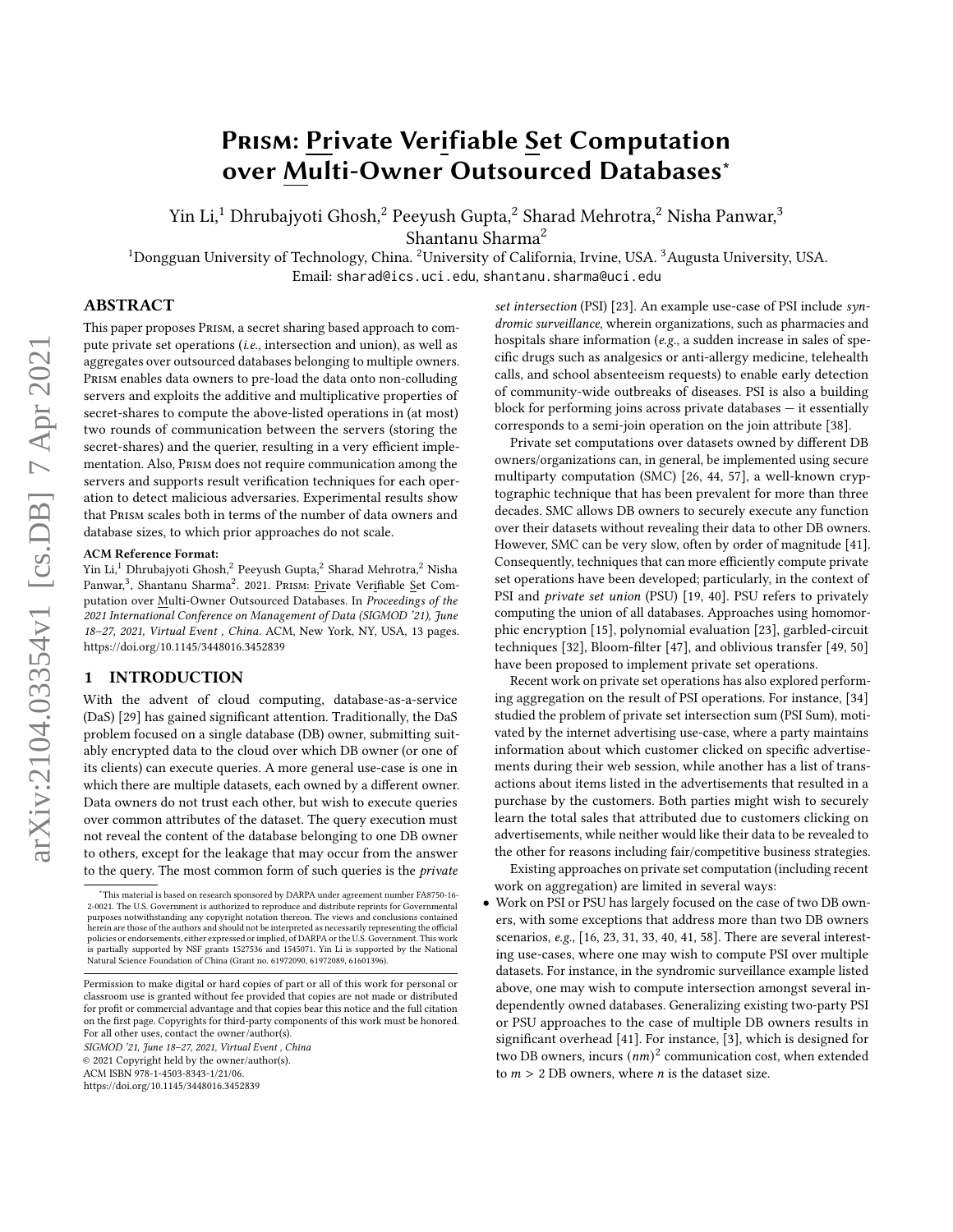<span id="page-1-0"></span>

|          | Name                 | Age                     | Disease | Cost |  |  |  |  |  |
|----------|----------------------|-------------------------|---------|------|--|--|--|--|--|
| $\tau_1$ | John                 |                         | Cancer  | 100  |  |  |  |  |  |
| $\tau_2$ | Adam                 | 6                       | Cancer  | 200  |  |  |  |  |  |
| $\tau_3$ | Mike                 | $\overline{\mathbf{c}}$ | Heart   | 300  |  |  |  |  |  |
|          | Table 1: Hospital 1. |                         |         |      |  |  |  |  |  |

|                                              | Name | Age | Disease | Cost |  |  |  |  |
|----------------------------------------------|------|-----|---------|------|--|--|--|--|
| 1⁄1                                          | John |     | Cancer  | 100  |  |  |  |  |
| 功.                                           | Adam |     | Fever   | 70   |  |  |  |  |
| 12                                           | Bob  |     | Fever   | 50   |  |  |  |  |
| Table 2: Hospital 2.<br>$-$<br>$\sim$ $\sim$ |      |     |         |      |  |  |  |  |

|                          | Name | Age | Disease | Cost |  |  |  |  |
|--------------------------|------|-----|---------|------|--|--|--|--|
| $\rho_1$                 | Carl |     | Cancer  | 300  |  |  |  |  |
| $\rho_2$                 | John |     | Cancer  | 700  |  |  |  |  |
| $\rho_3$                 | Lisa | 5   | Heart   | 500  |  |  |  |  |
| <b>Table 3: Hospital</b> |      |     |         |      |  |  |  |  |

**Note:**  $\tau_i$ ,  $\nu_i$ , and  $\rho_i$  denote the *i*<sup>th</sup> tuples of tables.

## <span id="page-1-1"></span>2 PRIVATE SET OPERATIONS

- Techniques to privately compute aggregation over set operations have not been studied systematically. In database literature, aggregation functions [\[46\]](#page-12-21) are typically classified as: summary aggregations (e.g., count, sum, and average) or exemplary aggregations (e.g., minimum, maximum, and median). Existing literature has only considered the problem of PSI Sum [\[34\]](#page-12-15) and cardinality determination, i.e., the size of the intersection/union [\[19,](#page-12-8) [22\]](#page-12-22). Techniques for exemplary aggregations (and even for summary aggregations) that may compute over multiple attributes have not been explored.
- Many of the existing solutions do not deal with a large amount of data, due to either inefficient cryptographic techniques or multiple communication rounds amongst DB owners. For instance, recent work [\[41,](#page-12-7) [42,](#page-12-23) [58\]](#page-12-19) dealt with data that is limited to sets of size less than or equal to  $\approx$ 1M in size.

This paper introduces  $P$ RISM  $-$  a novel approach for computing collaboratively over multiple databases. Prism is designed for both PSI and PSU, and supports both summary, as well as, exemplar aggregations. Unlike existing SMC techniques (wherein DB owners compute operations privately through a sequence of communication rounds), in Prism, DB owners outsource their data in secret-shared form to multiple non-communicating public servers. As will become clear, PRISM exploits the homomorphic nature of secret-shares to enable servers to compute private set operations independently (to a large degree). These results are then returned to DB owners to compute the final results. In Prism, any operator requires at most two communication rounds between DB owners and servers, where the first round finds tuples that are in the intersection or union of the set, and the second round computes the aggregation function over the objects in the intersection/union.

By using public servers for computation over secret-shared data, Prism achieves the identical security guarantees as existing SMC systems (e.g., Sharemind [\[8\]](#page-12-24), Jana [\[5\]](#page-12-25), and Conclave [\[54\]](#page-12-26)). The key advantage of Prism is that by outsourcing data in secret shared form and exploiting homomorphic properties, Prism does not require communication among server before/during/after the computation, which allows PRISM to perform efficiently even for large data sizes and for a large number of DB owners (as we will show in experiment section). Since Prism uses the public servers, which may act maliciously, Prism supports oblivious result verification methods. Advantages of Prism. In summary, Prism offers the following benefits: (i) Information-theoretical security: It achieves informationtheoretical security at the servers and prevents them to learn anything from input/output/access-patterns/output-size. (ii) No communication among servers: It does not require any communication among servers, unlike SMC-based solutions. (iii) No trusted entity: It does not require any trusted entity that performs the computation on the cleartext data, unlike the recent SMC system Conclave [\[54\]](#page-12-26). (iv) Several DB owners and large-sized dataset: It deals with several DB owners having a large-size dataset.

Full version [\[1\]](#page-12-27). provides result verification methods for different aggregation approaches, correctness, and information leakage discussions.

We, first, define the set of operations supported by Prism. Let  $DB_1, \ldots, DB_m$  ( $m > 2$ ) be independent DBs owned by  $m$  DB owners  $DB_1, \ldots, DB_m$ . We assume, each DB owner is (partially) aware of the schema of data stored at other DB owners. Particularly, DB owners have knowledge of attribute(s) of the data stored at other DB owners on which the set-based operations (intersection/union) can be performed. Also, DB owners know about the attributes on which aggregation functions be supported. This assumption is needed to ensure that PSI/PSU and aggregation queries are well defined. However, the schema of data at different databases may be different.

Now, we define the private set operations supported by Prism formally and their corresponding privacy requirements (corresponding SQL statements are shown in Table [4\)](#page-2-0). To do so, (and in the rest of the paper), we use the example tables shown in Tables [1, 2,](#page-1-0) and [3](#page-1-0) that are owned by three different DB owners (in our case, hospitals).

- (1) Private set intersection (PSI) ([§5\)](#page-4-0). PSI finds the common values among *m* DB owners for a specific attribute  $A_c$ , *i.e.*,  $DB_1.A_c \cap ... \cap$  $DB_m.A_c$ . For example, PSI over disease column of Tables [1, 2,](#page-1-0) and [3](#page-1-0) returns {Cancer} as a common disease treated by all hospitals. Note that a hospital computing PSI on disease should not gain any information about other possible disease values (except for the result of the PSI) associated with other hospitals.
- (2) Private set union (PSU) ([§7\)](#page-9-0). PSU finds the union of values among m DB owners for a specific attribute  $A_c$ , i.e.,  $DB_1.A_c \cup ... \cup DB_m.A_c$ . E.g., PSU over disease column returns {Cancer, Fever, Heart} as diseases treated by all hospitals. A hospital computing PSU over other hospitals must not gain information about the specific diseases treated by others, or how many hospitals treat which disease.
- (3) Aggregation over private set operators ([§6.](#page-6-0)) Aggregation  $A_c G_{\theta}(A_{\scriptscriptstyle{X}})$  computes an aggregation function  $\theta$  on attribute  $A_{\scriptscriptstyle{X}}$  ( $A_c$  $\neq$  A<sub>x</sub>) for the groups corresponding to the output of set-based operations (PSI/PSU) on attribute  $A_c$ . E.g., the aggregation function sum on cost attribute corresponding to PSI over disease attribute (i.e.,  $_{\text{disease}}\mathcal{G}_{\text{sum}}(\text{cost})$  returns a tuple {Cancer,1400}. The same aggregation function over PSU will return {⟨Cancer,1400⟩, ⟨Fever,120 ⟩, ⟨ Heart,800)}. Likewise, the output of aggregation  $_{\text{disease}}\mathcal{G}_{max}(\text{age})$ over PSI would return {Cancer,8}, while the same over PSU would return {⟨Cancer,8⟩, ⟨Fever,5⟩, ⟨Heart,5⟩}. Note that the count operation does not require specifying an aggregation attribute  $A_x$  and can be computed over the attribute(s) associated with PSI/PSU. E.g., count over PSI (PSU) on disease column will return 1 (3), respectively. From the perspective of privacy requirement, in the case of PSI on disease column, a hospital executing an aggregation query (maximum of age or sum of cost) should only gain information about the answer, i.e., elements in the PSI and the corresponding aggregate value. It should not gain information about other diseases that are not in the intersection. Likewise, for PSU, the hospital will gain information about all elements in the union and their corresponding aggregate values, but will not gain any specific information about which database contains which disease values, or the number of databases with a specific disease.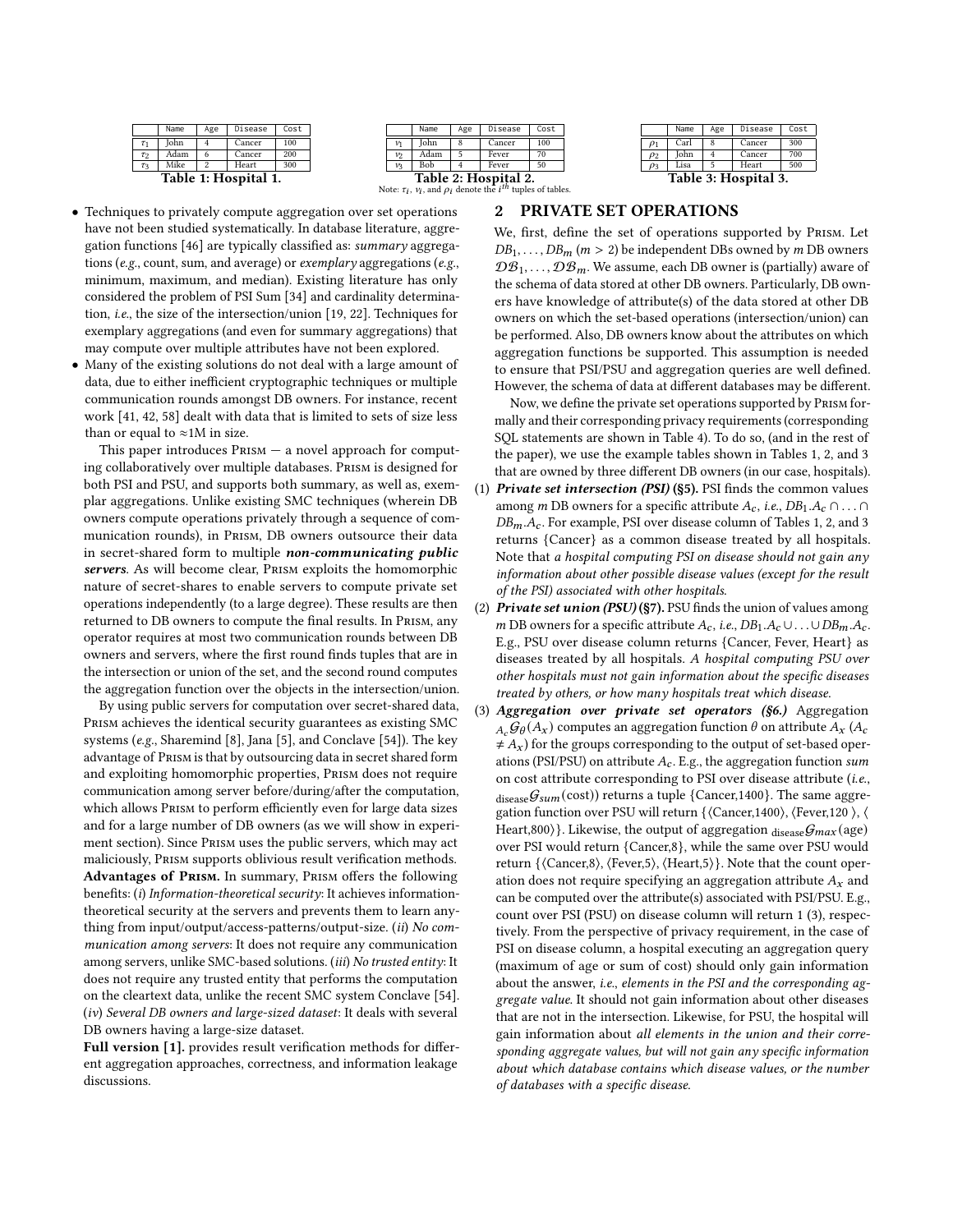<span id="page-2-0"></span>

| PSI                                                       | SELECT $A_c$ from $db_1$ intersect  Intersect select $A_c$ from $db_m$                                                                                                                                                                                                                                                                                                |  |  |  |  |  |
|-----------------------------------------------------------|-----------------------------------------------------------------------------------------------------------------------------------------------------------------------------------------------------------------------------------------------------------------------------------------------------------------------------------------------------------------------|--|--|--|--|--|
| PSU                                                       | SELECT $A_c$ FROM $db_1$ UNION  UNION SELECT $A_c$ FROM $db_m$                                                                                                                                                                                                                                                                                                        |  |  |  |  |  |
| PSI count                                                 | SELECT COUNT( $A_c$ ) FROM $db_1$ INTERSECT  INTERSECT SELECT $A_c$ FROM $db_m$                                                                                                                                                                                                                                                                                       |  |  |  |  |  |
| PSI $\theta$<br>$\theta \in (AVG, SUM, MAX, MIN, Median)$ | CREATE VIEW Common $A_c$ as SELECT $A_c$ FROM $db_1$ INTERSECT  INTERSECT SELECT $A_c$ FROM $db_m$<br>SELECT $A_c$ , $\theta(A_r)$ FROM (SELECT $A_r$ , $A_c$ FROM $db_1$ , Common $A_c$ WHERE $db_1.A_c = CommonA_c.A_c$ UNION ALL  UNION ALL<br>SELECT $A_x$ , $A_c$ FROM $db_m$ , Common $A_c$ WHERE $db_m.A_c = CommonA_c.A_c$ ) as inner relation Group By $A_c$ |  |  |  |  |  |
| Table 4: SOL syntax of operations supported by PRISM.     |                                                                                                                                                                                                                                                                                                                                                                       |  |  |  |  |  |

#### 3 PRELIMINARY

This section presents the cryptographic concepts that serve as building blocks for Prism, an overview of Prism, and security properties.

## <span id="page-2-2"></span>3.1 Building Blocks

Prism is based on additive secret-sharing (SS), Shamir's secretsharing (SSS), cyclic group, and pseudorandom number generator. We provide an overview of these techniques, below.

Additive Secret-Sharing (SS). Additive SS is the simplest type of the SS. Let  $\delta$  be a prime number. Let  $\mathbb{G}_{\delta}$  be an Abelian group under modulo addition  $\delta$  operation. All additive shares are defined over  $\mathbb{G}_\delta.$ In particular, the DB owner creates c shares  $A(s)^1, A(s)^2, \ldots, A(s)^c$ over  $\mathbb{G}_{\delta}$  of a secret, say s, such that  $s = A(s)^{1} + A(s)^{2} + \ldots + A(s)^{c}$ . The DB owner sends share  $A(s)^i$  to the  $i^{th}$  server (belonging to a set of  $c$  non-communicating servers). These servers cannot know the secret  $s$  until they collect all  $c$  shares. To reconstruct  $s$ , the DB owner collects all the shares and adds them. Additive SS allows additive homomorphism. Thus, servers holding shares of different secrets can locally compute the sum of those shares. Let  $A(x)^i$  and  $A(y)^i$  be additive shares of two secrets x and y, respectively, at a server *i*, then the server *i* can compute  $A(x)^{i} + A(y)^{i}$  that enable DB owner to know the result of  $x + y$ . The precondition of *additive* homomorphism is that the sum of shares should be less than  $\delta$ .

Example. Let  $\mathbb{G}_5 = \{0, 1, 2, 3, 4\}$  be an Abelian group under the addition modulo 5. Let 4 be a secret. A DB owner may create two shares: 3 and 1 (since  $4 = (3 + 1) \text{ mod } 5$ ).

Shamir's Secret-Sharing (SSS) [\[52\]](#page-12-28). Let s be a secret. A DB owner randomly selects a polynomial of degree  $c'$  with  $c'$  random coefficients, *i.e.*,  $f(x) = a_0 + a_1x + a_2x^2 + \cdots + a_{c'}x^{c'}$ , where  $f(x) \in \mathbb{F}_p[x]$ , p is a prime number,  $\mathbb{F}_p$  is a finite field of order p,  $a_0 = s$ , and  $a_i \in \mathbb{N}$  $(1 \le i \le c')$ . The DB owner distributes s into c shares by computing  $f(x)$   $(x = 1, \ldots, c)$  and sends an  $i^{th}$  share to an  $i^{th}$  server (belonging to a set of  $c$  non-colluding servers). The secret can be reconstructed using any  $c'$  + 1 shares using Lagrange interpolation [\[18\]](#page-12-29). SSS allows additive homomorphism, i.e., if  $S(x)^i$  and  $S(y)^i$  are SSS of two secrets  $x$  and  $y$ , respectively, at a server  $i$ , then the server  $i$  can compute  $S(x)^{i} + S(y)^{i}$ , which will result in  $x + y$  at DB owner.

Cyclic group under modulo multiplication. Let  $\eta$  be a prime number. A group G is called a cyclic group, if there exists an element  $g \in \mathbb{G}$ , such that all  $x \in \mathbb{G}$  can be derived as  $x = (g^i)$  (where *i* in an integer number  $\mathbb{Z}$ ) under modulo multiplicative  $\eta$  operation. The element  $q$  is called a generator of the cyclic group. The number of elements in  $G$  is called the *order* of  $G$ . Based on each element  $x$  of a cyclic group, we can form a cyclic subgroup by executing  $x^i$  mod  $\eta$ . *Example.*  $g = 2$  is a generator of a cyclic group under multiplication modulo  $\eta = 11$  for the group: {1, 2, 3, 4, 5, 6, 7, 8, 9, 10}. Note that the group elements are derived by  $2^{i}$  mod 11. By taking the element 5 of this cyclic group, we form the following cyclic subgroup  $\{1, 3, 4, 5, 9\}$ , under multiplication modulo  $\eta = 11$ , by  $5^i$  mod 11.

**Permutation function**  $\mathcal{PF}$ **.** Let A be a set. A permutation function  $\mathcal{P}\mathcal{F}$  is a bijective function that maps a permutation of A to another permutation of A, i.e.,  $\mathcal{P}\mathcal{F}: A \to A$ .

**Pseudorandom number generator**  $PRG$ **:** is a deterministic and efficient algorithm that generates a pseudorandom number sequence based on an input seed [\[7,](#page-12-30) [25\]](#page-12-31).

#### <span id="page-2-1"></span>3.2 Entities and Trust Assumption

PRISM assumes the following four entities:

- (1) The  $m$  database (DB) owners (or users), who wish to execute computation on their joint datasets. We assume that each DB owner is trusted and does not act maliciously.
- (2) A set of  $c \geq 2$  servers that store the secret-shared data outsourced by DB owners and execute the requested computation from authenticated DB owners. Data transmission between a DB owner and a server takes place in encrypted form or using anonymous routing [\[27\]](#page-12-32) to prevent the locations of all servers from an adversary. We assume that servers do not maliciously communicate (i.e., noncommunicating servers) with each other in violation of Prism protocols. Unlike other MPC mechanisms [\[8\]](#page-12-24), (as will be clear soon), Prism protocols do not require the servers to communicate before/during/after the execution of the query. The security of secret-sharing techniques requires that out of the  $c$  servers, no more than  $c' < c$  communicate maliciously or collude with each other, where  $c'$  is a minority of servers (*i.e.*, less than half of  $c$ ). Thus, we assume that a majority of servers do not collude and communicate with each other, and hence, a legal secret value cannot be generated/inserted/updated/deleted at the majority of the servers. Also, note that the collusion of servers in violation of the protocol is a general requirement for secret-sharing based protocols, and a similar assumption is made by many prior work [\[8,](#page-12-24) [17,](#page-12-33) [52,](#page-12-28) [56\]](#page-12-34). This assumption is based on factors such as economic incentivization (violation is against their economic interest), law (illegal to collude), and jurisdictional boundaries. Such servers can be selected on different clouds, which make the assumption more realistic.

For the purpose of simplicity, we assume, none of the servers colludes with each other, i.e., they do not communicate directly. Thus, to reconstruct the original secret value from the shares, two additive shares suffice. In the case of PSI sum (as in [§6.1\)](#page-7-0), we need to multiply two shares, each of degree one, and that increases the degree of the polynomial to two. To reconstruct the secret value of degree two, we need at least three multiplicative shares.

While we assume that servers do not collude, we consider two types of adversarial models for servers in the context of the computation that they perform:  $(i)$  Honest-but-curious (HBC) servers: correctly compute the assigned task without tampering with data or hiding answers. It may exploit side information (e.g., the internal state of the server, query execution, background knowledge, and output size) to gain information about stored data, computation, or results. HBC adversarial model is considered widely in many cryptographic algorithms [\[13,](#page-12-35) [29,](#page-12-1) [55\]](#page-12-36). (ii) Malicious adversarial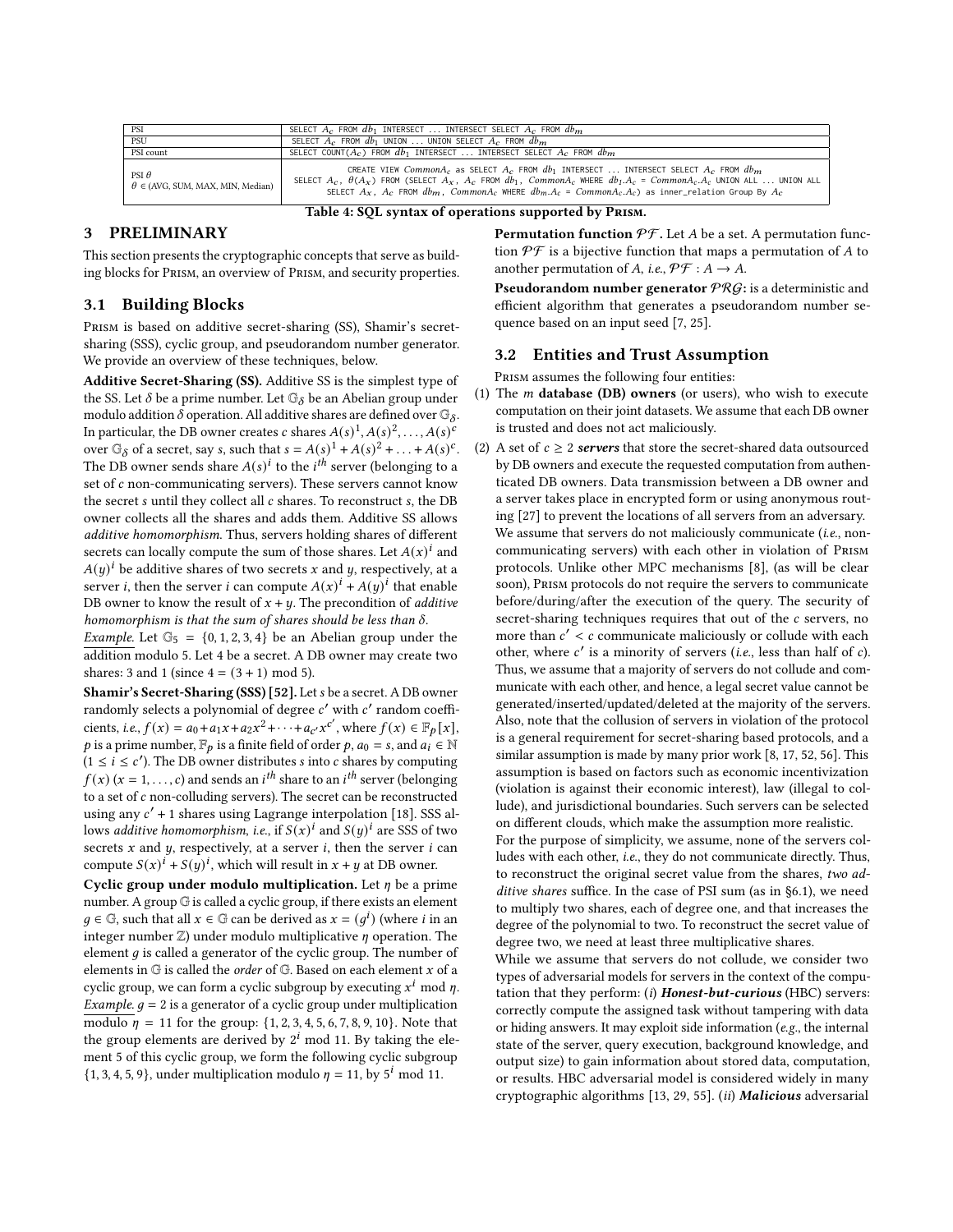servers: can delete/insert tuples from the relation, and hence, is a stronger adversarial model than HBC.

- (3) An *initiator* or *oracle*, who knows  $m$  DB owners and servers. Before data outsourcing by DB owners, the initiator informs the identity of servers to DB owners and vice versa. Also, the initiator informs the desired parameters (e.g., a hash function, parameters related to Abelian and cyclic groups,  $\mathcal{PF}$ , and  $\mathcal{RRG}$ ) to servers and DB owners. The initiator is an entity trusted by all other entities and plays a role similar to the trusted certificate authority in the publickey infrastructure. The initiator never knows the data/results, since it does not store any data, or data/results are not provided to servers via the initiator. The role of the initiator has also been considered in existing PSI work [\[51,](#page-12-37) [59\]](#page-12-38).
- (4) An announcer  $S_a$  who participates only in maximum, minimum, and median queries to announce the results.  $S_a$  communicates (not maliciously) with servers and initiator (and not with DB owners).

#### 3.3 Prism Overview

Let us first understand the working of Prism at the high-level. Prism contains four phases (see Figure [1\)](#page-3-0), as follows:

PHASE 0: *Initialization*. The initiator sends desired parameters (see details in [§4\)](#page-3-1) related to additive SS, SSS, cyclic group,  $\mathcal{PF}$ , and  $PRG$  to all entities and informs them about the identity of others from/to whom they will receive/send the data.

PHASE 1: Data Outsourcing by DB owners. DB owners create additive SS or SSS of their data, by following methods given in [§5](#page-4-0) for PSI and PSU, [§6.1](#page-7-0) for PSI/PSU-sum, and [§6.3](#page-7-1) for PSI/PSU-max/min. Then, they outsource their secret-shared data to noncommunicating servers. Note that in our

<span id="page-3-0"></span>

explanations, we will write the data out- Figure 1: PRISM model. sourcing method along with query execution.

PHASE 2: Query Generation by the DB owner. A DB owner who wishes to execute SMC over datasets of different DB owners, sends the query to the servers. For generating secret-shared queries for PSI, PSU, count, sum, maximum, and for their verification, the DB owner follows the method given in [§5,](#page-4-0) [§6.](#page-6-0)

PHASE 3: Query Processing. Servers process an input query and respective verification method in an oblivious manner. Neither the query nor the results satisfying the query/verification are revealed to the server. Finally, servers transfer their outputs to DB owners. PHASE 4: Final processing at the DB owners. The DB owner either adds the additive shares or performs Lagrange interpolation on SSS to obtain the answer to the query.

## 3.4 Security Property

As mentioned in the adversarial setting in [§3.2,](#page-2-1) an adversarial server wishes to learn the (entire/partial) input and output data, while a DB owner may wish to know the data of other DB owners. Thus, a secure algorithm must prevent an adversary to learn the data  $(i)$  from the ciphertext representation of the data,  $(ii)$  from query execution due to access-patterns (i.e., the adversary can learn the physical locations of tuples that are accessed to answer the query), and *(iii)* from the size of the output *(i.e., the adversary can learn* the number of tuples satisfy the query). The attacks on a dataset based on access-patterns and output-size are discussed in [\[14,](#page-12-39) [35\]](#page-12-40). In order to prevent these attacks, our security properties are identical to the standard security definition as in [\[12,](#page-12-41) [13,](#page-12-35) [24\]](#page-12-42). An algorithm is privacy-preserving if it maintains DB owners' privacy, data/computation privacy from the servers, and performs identical operations regardless of the inputs.

Privacy from servers requires that datasets of DB owners must be hidden from servers, before/during/after any computation. In PSI/ PSU, servers must not know whether a value is common or not, the number of DB owners having a particular value in the result set. In the case of aggregation operations, the output of aggregation over an attribute  $A_x$  corresponding to the attributes involved in PSI or PSU should not be revealed to servers. Also, in the case of max/median/min query, servers must not know the max/median/min value and the identity of the DB owner who possesses such values. Further, the protocol must ensure that the server's behavior in reading/sending the data must be identical for a particular type of query (e.g., PSI or PSU), thereby the server should not learn anything from query execution (i.e., hiding accesspatterns and output-sizes).

DB owner privacy requires that the DB owners must not learn anything other than their datasets and the final output of the computation. For example, in PSI/PSU queries, DB owners must only learn the intersection/union set, and they must not learn the number of DB owners that does not contain a particular value in their datasets. Similarly, in the case of aggregation operations, DB owners must only learn the output of aggregation operation, not the individual values on which aggregation was performed.

Properties of verification. A verification method must be oblivious and find misbehavior of servers in computing a query. We follow the verification properties from [\[36\]](#page-12-43) that the verification method cannot be refuted by the majority of the servers and should not leak any additional information.

## <span id="page-3-1"></span>4 ASSUMPTIONS & PARAMETERS

Different entities in Prism protocols are aware of the following parameters to execute the desired task:

Parameters known to the initiator. The initiator knows all parameters used in Prism and distributes them to different entities (only once) as they join in PRISM protocols. Note that the initiator can select these parameters (such as  $\eta$ ,  $\delta$ ) to be large to support increasing DB owners over time without updating parameters. Thus, when new DB owners join, the initiator simply needs to inform DB owners/servers about the increase in the number of DB owners in the system, but does not need to change all parameters.

Additionally, the initiator does the following: (i) Selects a polynomial  $(\mathcal{F}(x)) = a_{m+1}x^{m+1} + a_mx^m + ... + a_1x + a_0$ , where  $a_i > 0$ of degree more than  $m$ , where  $m$  is the number of DB owners, and sends the polynomial to all DB owners. This polynomial will be used during the maximum computation. Importantly, this polynomial  $\mathcal{F}(x)$  generates values at different DB owners in an orderpreserving manner, as will be clear in [§6.3,](#page-7-1) and the degree of the polynomial must be more than  $m$  to prevent an entity, who has  $m$  different values generated using this polynomial, to reconstruct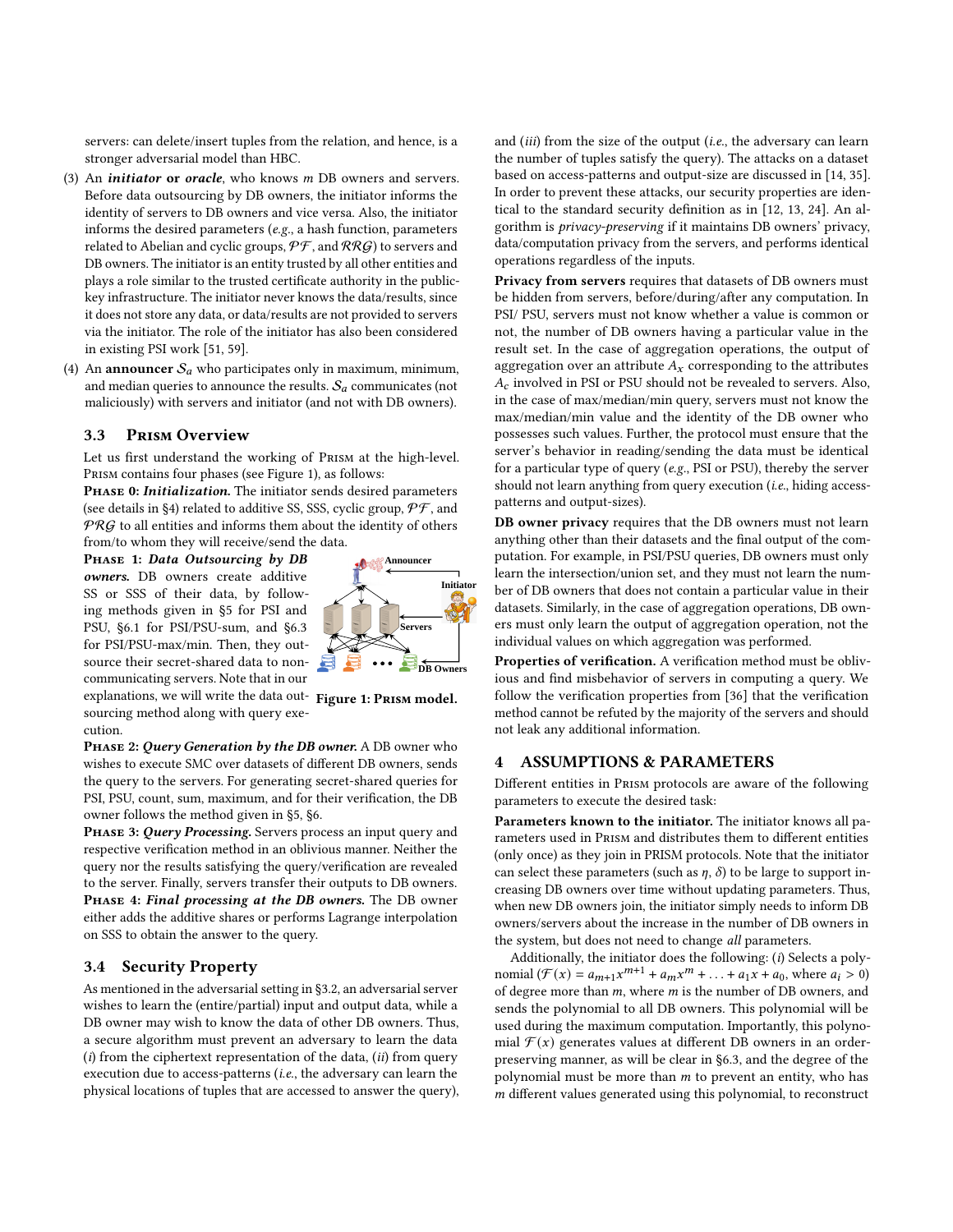the secret value (a condition similar to SSS); and beyond  $m + 1$ , the degree of the polynomial does not impact the security, in this case. (ii) Generates a permutation function  $\mathcal{PF}_{i}$ , and produces four different permutation functions that satisfy Equation [1:](#page-4-1)

<span id="page-4-1"></span>
$$
\mathcal{P}\mathcal{F}_{s1}\odot\mathcal{P}\mathcal{F}_{db1}=\mathcal{P}\mathcal{F}_{s2}\odot\mathcal{P}\mathcal{F}_{db2}=\mathcal{P}\mathcal{F}_{i}\qquad \qquad (1)
$$

Symbol ⊙ shows composition of permutations, and these functions can be selected over a permutation group. The initiator provides  $\mathcal{PF}_{s1},\mathcal{PF}_{s2}$  to all servers and  $\mathcal{PF}_{db1},\mathcal{PF}_{db2}$  to all DB owners.

Parameters known to announcer. Announcer  $S_a$  knows  $\delta$ , a prime number used in modulo addition for an Abelian group ([§3.1\)](#page-2-2).

Parameters known to DB owners. All DB owners know the following parameters: (i) m, i.e., the number of DB owners. (ii)  $\delta > m$ , (*iii*)  $\eta$ , where  $\eta$  is a prime number used to define modular multiplication for a cyclic group ([§3.1\)](#page-2-2). Note that DB owners do not know the generator  $g$  of the cyclic group. (iv) A common hash function. (v) The domain of the attribute  $A_c$  on which they want to execute PSI/PSU. Note that knowing the domain of the attribute  $A_c$  does not reveal that which of the DB owner has a value of the domain. (Such an assumption is also considered in prior work [\[32\]](#page-12-11).) (vi) Two permutation functions  $\mathcal{PF}_{db1}$  and  $\mathcal{PF}_{db2}$ . (vii) The polynomial  $\mathcal{F}(x)$  given by the initiator. (viii) A permutation function  $\mathcal{PF}$ , and the same permutation function will also known to servers.

PSI, PSU, sum, average, count algorithms are based on the assumptions 1-5. PSI verification, sum verification, count, and count verification are based on the assumptions 1-6. Maximum, its verification, and median algorithms are based on assumptions 1-8.

We assume, any DB owner or the initiator provides additive shares of  $m$  to servers for executing PSI, and the DB owners have only positive integers to compute the max. Since the current PSI maximum method uses modular operations (as will be clear in [§6.3\)](#page-7-1), we cannot handle floating-point values directly. Nonetheless, we can find the maximum for a large class of practical situations, where the precision of decimal is limited, say  $k > 0$  digits by simply multiplying each number by  $10^k$  and using the current PSI maximum algorithm. E.g., we can find the maximum over {0.5,8.2, 8.02} by computing the maximum over {50, 820, 802}. Designing a more general solution that does not require limited precision is non-trivial.

Parameters known to servers. Servers know following parameters: (i)  $m, \delta > m$ , the generator g of the cyclic (sub)group of order  $\delta$  and  $\eta' = \alpha \times \eta$  and  $\alpha > 1$ . Based on the group theory,  $\eta - 1$  should be divisible by  $\delta$ . Note, servers do not know  $\eta$ . (ii) A permutation function  $\mathcal{P}\mathcal{F}$ , and recall that the same permutation function is also known to DB owners. (iii) Two permutation functions  $\mathcal{PF}_{s1}$  and  $\mathcal{PF}_{s2}$ . (iv) A common pseudo-random number generator  $\mathcal{PRG}$ that generates random numbers between 1 and  $\delta - 1$ ;  $PRG$  is unknown to DB owners. PSI, sum, and average are based on the assumptions 1. Maximum, its verification, and median are based on the assumptions 1,2. Count and its verification are based on the assumptions 1,3. PSU algorithm is based on the assumptions 1,4.

#### <span id="page-4-0"></span>5 PRIVATE SET INTERSECTION QUERY

This section, first, develops a method for finding PSI among  $m > 2$ different DB owners on an attribute  $A_c$  (which is assumed to exist at all DB owners, [§5.1\)](#page-4-2) and presents a result verification method ([§5.2\)](#page-5-0). Later in [§6.6,](#page-9-1) we present a method to execute PSI over multiple attributes and a method to reduce the communication cost of PSI.

## <span id="page-4-2"></span>5.1 PSI Query Execution

**High-level idea.** Each of  $m > 2$  DB owners uses a publicly known hash function to map distinct values of  $A_c$  attribute in a table of at most  $|Dom(A_c)|$  cells, where  $|Dom(A_c)|$  is the size of the domain of  $A_c$ . Thus, if a value  $a_j \in A_c$  exists at any DB owner, all DB owners must map  $a_j$  to an identical cell of the table. All values of the table are outsourced in the form of additive shares to  $two$ non-communicating servers  $\mathcal{S}_{\phi}$ ,  $\phi \in \{1, 2\}$ , that obliviously find the common items/intersection and return shared output vector (of the same length as the length of the received shares from DB owners). Finally, each DB owner adds the results to know the final answer. Construction. We create the following construction over elements of a group under addition and elements of a cyclic group under multiplication. We can select any cyclic group such that  $\eta > m$ .

 $(x + y) \mod \delta = 0$ ,  $(g^x \times g^y) \mod \eta = 1$  (2) Based on this construction, below, we explain PSI finding algorithm:

STEP 1: DB owners. Each DB owner finds distinct values in an attribute  $(A_c,$  which exists at all DB owners, as per our assumption given in [§4\)](#page-3-1) and executes the hash function on each value  $a_i$  to create a table  $\chi = \{x_1, x_2, \dots, x_b\}$  of length  $b = |Dom(A_c)|$ . The hash function maps the value  $a_i \in A_c$  to one of the cells of  $\chi$ , such that the cell of  $\chi$  corresponding to the value  $a_i$  holds 1; otherwise  $0<sup>1</sup>$  $0<sup>1</sup>$  $0<sup>1</sup>$  It is important that each cell must contain only a single one corresponding to the unique value of the attribute  $A_c$ , and note that if a value  $a_i \in A_c$  exists at any DB owner, then one corresponding to  $a_i$  is placed at an identical cell of  $\chi$  at the DB owner. The table at  $\mathcal{DB}_i$  is denoted by  $\chi_i$ . Finally,  $\mathcal{DB}_i$  creates additive secret-shares of each value of  $\chi_j$  (i.e., additive secret-shares of either one or zero) and outsources the  $\phi^{th}$ ,  $\phi \in \{1, 2\}$ , share to the server  $\mathcal{S}_{\phi}$ . We use the notation  $A(x_i)_{i}^{\phi}$  $\stackrel{\phi}{\scriptstyle\phi}$  to refer to  $\phi^{th}$  additive share of an  $i^{th}$  element of  $\chi_j$  of  $\mathcal{DB}_j$ . Recall that before the computation starts, the initiator informs the locations of servers to DB owners and vice versa ([§3.2\)](#page-2-1). **STEP 2: Servers.** Each server  $\mathcal{S}_{\phi}$  ( $\phi \in \{1, 2\}$ ) holds the  $\phi^{th}$  additive share of the table  $\chi$  (denoted by  $A(\chi)_{i}^{\phi}$  $\binom{\phi}{i}$  of  $j^{th}$  (1  $\leq j \leq m$ ) DB owners and executes Equation [3:](#page-4-3)

<span id="page-4-3"></span> $output_i^{S_\phi} \leftarrow g^{((\bigoplus_{j=1}^{j=m} A(x_i)^\phi_j) \ominus A(m)^\phi)} \mod \eta', (1 \le i \le b)$ (3) where  $\oplus$  and  $\ominus$  show the modular addition and modular subtraction operations, respectively. We used the symbols ⊕ and ⊖ to distinguish them from the normal addition and subtraction. Particularly, each server  $S_{\phi}$  performs the following operations: (*i*) modular addition (under  $\delta$ ) of the *i*<sup>th</sup> additive secret-shares from all *m* DB owners, (ii) modular subtraction (under  $\delta$ ) of the result of the previous step from the additive share of *m* (i.e.,  $A(m)^{\phi}$ ), (iii) exponentiation by *g* to the power the result of the previous step and modulo by  $\eta'$ , and (iv) sends all the computed  $b$  results to the  $m$  DB owners.

STEP 3: DB owners. From two servers, DB owners receive two vectors, each of length  $b$ , and perform modular multiplication (under  $\eta$ ) of outputs *output*<sup>S<sub>1</sub></sup> and *output*<sup>S<sub>2</sub></sup>, where 1  $\leq$  i  $\leq$  b, i.e.,

<span id="page-4-4"></span>
$$
f \circ p_i \leftarrow (output_i^{S_1} \times output_i^{S_2}) \mod \eta \tag{4}
$$

 $^1\rm{We}$  can also add any positive random number except 1 in case of 0 to prevent revealing data distribution based on background knowledge; see [\[1\]](#page-12-27) for details.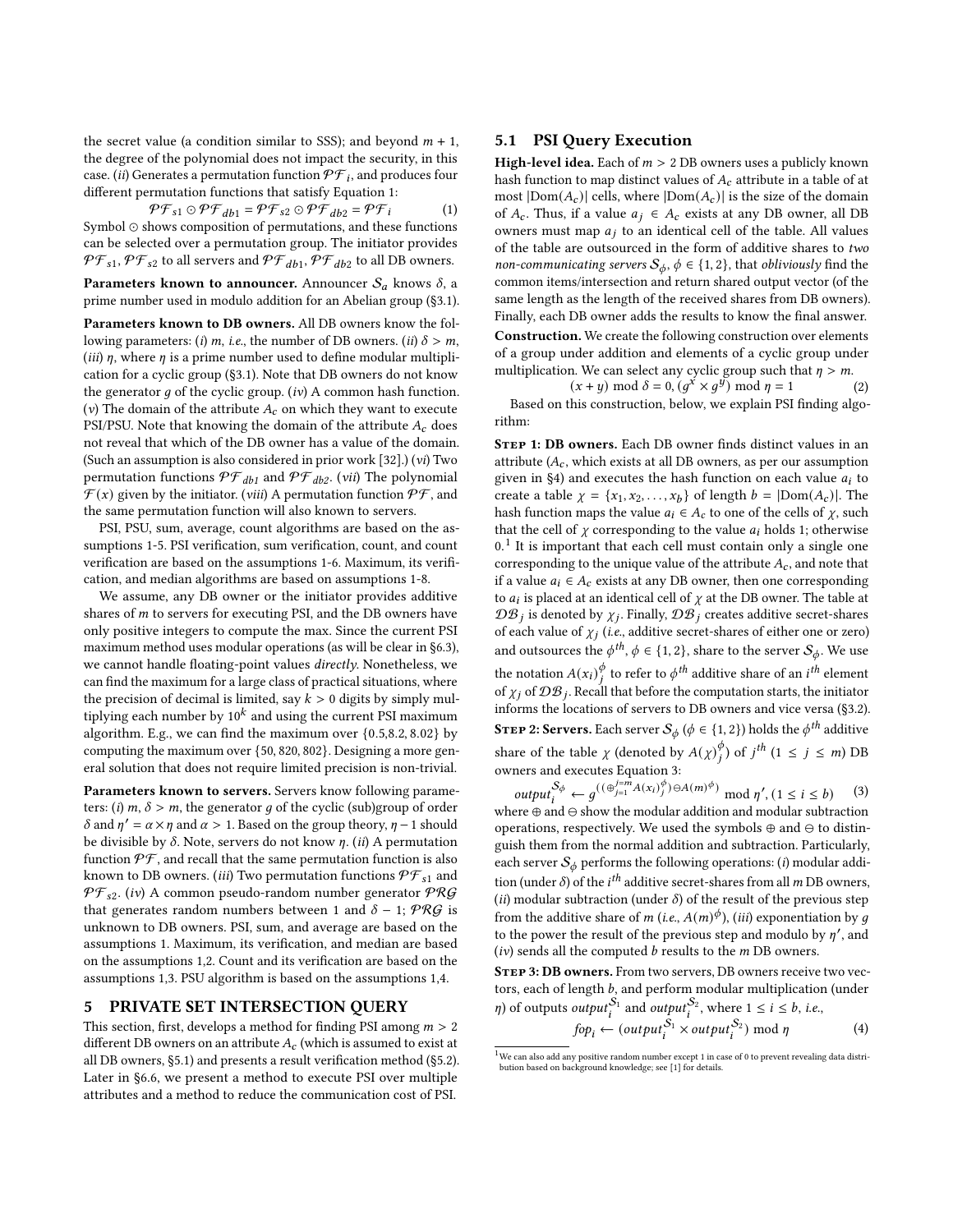<span id="page-5-1"></span>

| Value l                     | Share 1 | Share 2 | Value l | Share 1                     | Share 2 | Value∣                      | Share 1 | Share 2 |  |
|-----------------------------|---------|---------|---------|-----------------------------|---------|-----------------------------|---------|---------|--|
|                             |         | - 5     |         |                             | -2      |                             |         | ۰       |  |
|                             |         | -2      |         |                             |         |                             |         | - 1     |  |
|                             |         | -2      |         |                             |         |                             |         |         |  |
| Table 5: $\mathcal{DB}_1$ . |         |         |         | Table 6: $\mathcal{DB}_2$ . |         | Table 7: $\mathcal{DB}_3$ . |         |         |  |

This step results in an output array of  $b$  elements, which may contain any value. However, if an *i*<sup>th</sup> item of  $\chi_j$  exists at all DB owners, then  $f \circ p_i$  must be one, since  $S_\phi$  have added additive shares of  $m$  ones at the  $i^{th}$  element and subtracted from additive share of *m* that results in  $(g^0 \mod \eta') \mod \eta = 1$  at DB owner. Please see the correctness argument below after the example.

**Example [5.](#page-4-0)1.** Assume three DB owners:  $\mathcal{DB}_1$ ,  $\mathcal{DB}_2$ , and  $\mathcal{DB}_3$ ; see Tables [1, 2,](#page-1-0) and [3.](#page-1-0) For answering a query to find the common disease that is treated by each hospital, DB owners create their tables  $\gamma$ as shown in the first column of Tables [5, 6,](#page-5-1) and [7.](#page-5-1) For example, in Table [6,](#page-5-1)  $\langle 1, 1, 0 \rangle$  corresponds to cancer, fever, and heart diseases, where 1 means that the disease is treated by the hospital. We select  $\delta = 5$ ,  $\eta = 11$ , and  $\eta' = 143$ . Hence, the Abelian group under modulo addition contains  $\{0, 1, 2, 3, 4\}$ , and the cyclic (sub)group (with  $q = 3$ ) under modulo multiplication contains  $\{1, 3, 4, 5, 9\}.$ Assume additive shares of  $m = 3 = (1 + 2) \text{ mod } 5$ .

Step 1: DB Owners. DB owners generate additive shares as shown in the second and third columns of Tables [5, 6,](#page-5-1) and [7,](#page-5-1) and outsource all values of the second and third columns to  $S_1$  and  $S_2$ , respectively. STEP 2: Servers. The server  $S_1$  will return the three values 27, 27, 81, by executing the following computation, to all three DB owners:

3(((((4+3+2) mod 5)−1) mod 5) mod 143 = 27 3(((((2+4+3) mod 5)−1) mod 5) mod 143 = 27  $3(((3+3+4) \mod 5)-1) \mod 5) \mod 143 = 81$ 

The server  $S_2$  will return values 9, 1, and 1 to all three DB owners:

 $3((((-3-2-1) \mod 5)-2) \mod 5) \mod 143 = 9$ 3(((( $(-2-3-3) \mod 5$ ) −2) mod 5) mod 143 = 1

3(((( $(-2-3-3) \mod 5$ ) −2) mod 5) mod 143 = 1 STEP 3: DB owners. The DB owner obtains a vector  $(1, 5, 4)$ , by

executing the following computation (see below). From the vector ⟨1, 5, 4⟩, DB owners learn that cancer is a common disease treated by all three hospitals. However, the DB owner does not learn anything more than this; note that in the output vector, the values 5 and 4 correspond to zero. For instance,  $\mathcal{DB}_1$ , i.e., hospital 1, cannot learn whether fever and heart diseases are treated by hospital 2, 3, or not.  $(27 \times 9) \text{ mod } 11 = 1$   $(27 \times 1) \text{ mod } 11 = 5$   $(81 \times 1) \text{ mod } 11 = 4$ 

Correctness. When we plug Equation [3](#page-4-3) into Equation [4,](#page-4-4) we obtain:

$$
f \circ p_i = (g^{(\oplus_{j=1}^{j=m} A(x_i)^1_j) \ominus A(m)^1} \times g^{(\oplus_{j=1}^{j=m} A(x_i)^2_j) \ominus A(m)^2} \mod \eta')
$$
 mod  $\eta$ 

 $=(g^{(\oplus_{j=1}^{j=m}(x_i)_j-m}) \bmod \eta') \bmod \eta$ 

We utilize modular identity, *i.e.*,  $(x \mod \alpha \eta) \mod \eta = x \mod \eta$ ; thus,  $f \circ p_i = g^{(\sum_{j=1}^{j=m} (x_i)_j - m)} \mod \eta$ . Only when  $\sum_{j=1}^{j=m} (x_i)_j = m$ , the result of above expression is one; otherwise, a nonzero number.

Information leakage discussion. We need to prevent information leakage at the server and at the DB owners.

(1) Server perspective. Servers only know the parameters  $\langle g, \delta, \eta' \rangle$  and may utilize the relations between g and  $\eta$  to guess  $\eta$  from  $\eta'$ . However, it will not give any meaningful information to servers, since the DB owner sends the elements of  $\chi$  in additive shared form, and since servers do not communicate with each other, they cannot

obtain the cleartext values of  $\chi$ . Also, an identical operation is executed on all shares of *m* DB owners. Hence, access-patterns are hidden from servers, preventing them to distinguish between any two values based on access-patterns. Also, the output of queries is in shared form and contains an identical number of bits as inputs. Thus, based on the output size, servers cannot know whether the value is common among DB owners or not.

(2) DB owner perspective. When all DB owners do not have one at the  $i<sup>th</sup>$  position of  $\chi$ , we need to inform DB owners that there is no common value and not to reveal that how many DB owners do not have one at the  $i^{th}$  position. Note that the DB owner can learn this information, if they know  $g$  and  $\alpha$ , since based on these values, they can compute what the servers have computed. However, unawareness of  $q$  and  $\alpha$  makes it impossible to guess the number of DB owners that do not have one at the  $i^{th}$  position of  $\chi$ . We can formally prove it as follows:

Lemma. A DB owner cannot deduce how many other DB owners do not have one at the *i*<sup>th</sup> position of  $\chi$  without knowing g.

**Proof.** According to the precondition,  $g$  is a generator of a cyclic group of order  $\delta$ , where  $\delta$  is a prime number. Thus,  $C =$  ${g^0, g, g^2, \ldots, g^{\delta-1}}$ } represents all items in the cyclic group. Assume that the output of Equation [4](#page-4-4) is a number other than one, say  $\beta$ . Thus, we have  $\beta = g^{x-m} \mod \eta$ , where x represents the number of one at the *i*<sup>th</sup> position of  $\chi_j$ ,  $1 \le j \le m$ . When DB owners wish to know x, they must compute  $\log_a \beta$ . To solve it, they need to know  $g$ . Note that based on the characteristic of the cyclic group, there are less than  $\delta - 1$  generators of C and co-prime to  $\delta$ . Thus,  $g^2, \ldots, g^{\delta-1}$  may also be generators of the cyclic group. However, DB owners cannot distinguish which generator is used by the servers. Thus, DB owners cannot deduce the value of  $x$ , except knowing that  $x \in [0, m-1].^2$  $x \in [0, m-1].^2$ ■

## <span id="page-5-0"></span>5.2 PSI Result Verification

A malicious adversary or a hardware/software bug may result in the following situations, during computing PSI:  $(i)$  skip processing the  $i^{th}$  additive shares of all DB owners, (ii) replacing the result of the  $i^{th}$  additive shares by the computed result for  $j^{th}$  share, (iii) injecting fake values, or  $(iv)$  falsifying the verification method. Thus, this section provides a method for verifying the result of PSI.

High-level idea. Let  $q$  be a generator of a cyclic group under modulo multiplicative  $\eta$  operation, and  $\eta' = \alpha \times \eta$ ,  $\alpha > 1$ . Thus,  $(g^x \mod \eta) \times (g^{-x} \mod \eta) = 1$ , and the idea of PSI verification lies in this equation. Recall, in PSI ([§5.1\)](#page-4-2), we used  $(g^x \mod \eta)$ , whose value 1 shows that the item exists at all DB owners. Now, we will use the term  $(g^{-x} \mod \eta)$  for verification. Specifically, if the servers has performed their computations correctly, then Equation [5](#page-5-2) must hold to be true:

<span id="page-5-2"></span>
$$
((g^{(\oplus_{j=1}^{j=m}A(x_i)^{\phi}_{j})-A(m)^{\phi}\mod\eta')\times(g^{\oplus_{j=1}^{j=m}\overline{A(x_i)^{\phi}}\mod\eta'})\mod\eta=1
$$
\n(5)

<sup>&</sup>lt;sup>2</sup> Consider *i*<sup>th</sup>, *j*<sup>th</sup>, and *k*<sup>th</sup> values of  $\chi_1 = \{1, 0, 0\}$ ,  $\chi_2 = \{0, 1, 0\}$ ,  $\chi_3 = \{1, 1, 1\}$ . Here, after STEP 3, DB owners will learn three random numbers, such that the first two random numbers will<br>be identical. Based on this, DB owner can only know that the sum of  $i^{th}$  and  $j^{th}$  position of  $\chi$  is identical. However, it will not reveal how many positions have 0 or 1 at  $i^{th}$  or  $j^{th}$  positions.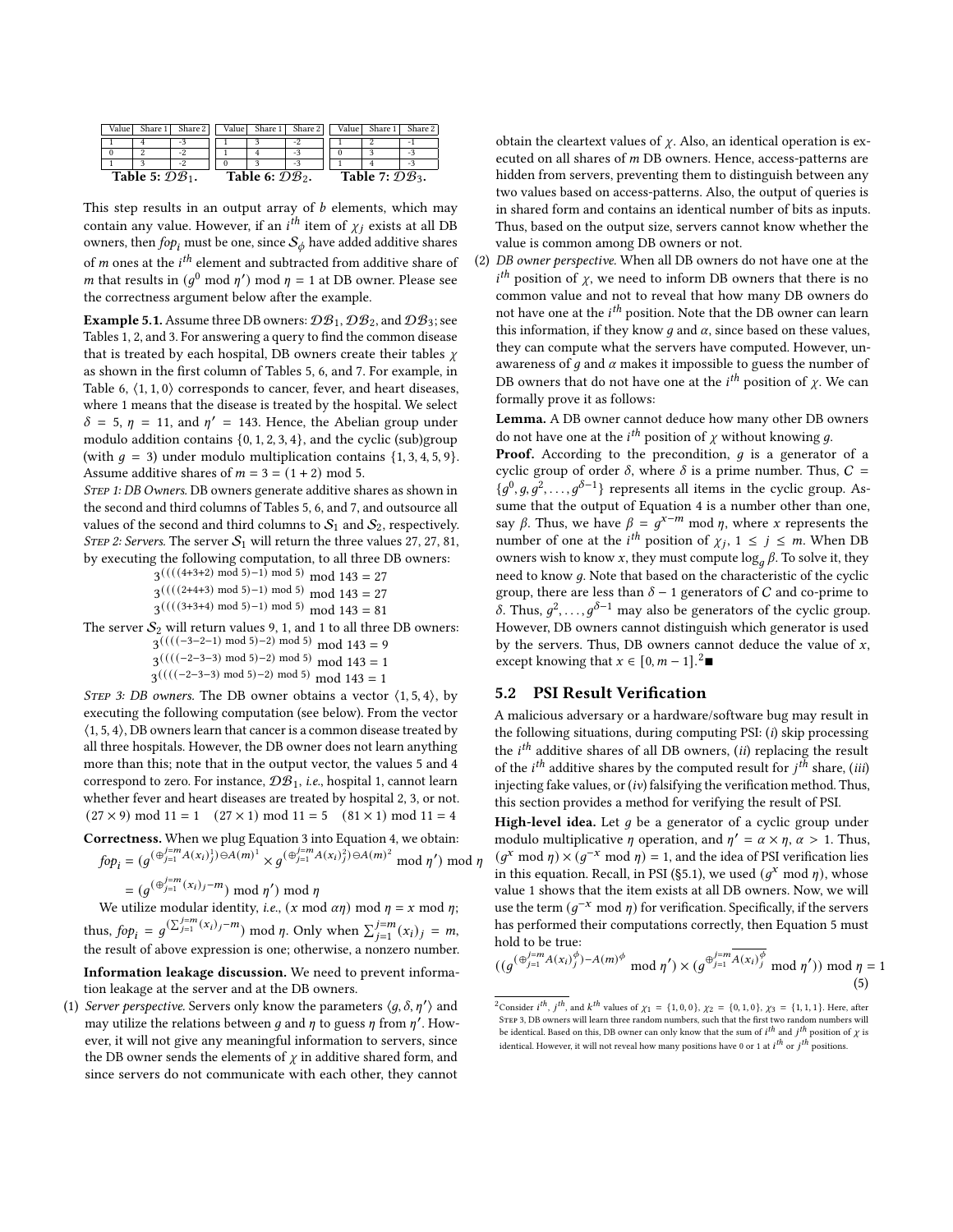<span id="page-6-3"></span>

| Value             | Share 1 | Share 2 |                             | Value Share 1 Share 2 | Value                        | Share 1 | Share 2 |  |
|-------------------|---------|---------|-----------------------------|-----------------------|------------------------------|---------|---------|--|
|                   |         | -2      |                             | -2                    |                              |         | -4      |  |
|                   |         |         |                             | -3                    |                              |         |         |  |
|                   |         | - 1     |                             | $-3$                  |                              |         |         |  |
| Table 8: $DB_1$ . |         |         | Table 9: $\mathcal{DB}_2$ . |                       | Table 10: $\mathcal{DB}_3$ . |         |         |  |

where m is the number of DB owners,  $x_j$  is either 1 or 0 (as described in [§5.1\)](#page-4-2), and  $\overline{x_j}$  is the complement value of  $x_j$ . Below, we describe the steps executed at the servers and DB owners.

**STEP 1: DB owners.** On distinct values of an attribute  $A_c$  of their relations,  $\mathcal{DB}_i$  executes a hash function to create the table  $\chi_i$  that contains  $b = |Dom(A_c)|$  values (either 0 or 1). Also,  $\mathcal{DB}_j$  creates a table  $\overline{\chi_i}$  containing *b* values, such that *i*<sup>th</sup> value of  $\overline{\chi_i}$  must be the complement of *i*<sup>th</sup> value of  $\chi_j$ . Then,  $\mathcal{DB}_j$  permutes the values of  $\overline{\chi_j}$  using a permutation function  $\mathcal{PF}_{db1}$  (known to all DB owners only) and creates additive shares of each value of  $\chi_j$  and  $\overline{\chi_j}$ , prior to outsourcing to servers. Reason of using  $\mathcal{PF}_{db1}$  will be clear soon. **STEP 2: Servers.** Each server  $S_{\phi}$  holds the  $\phi^{th}$  additive share of  $\chi$  (denoted by  $A(\chi)^{\phi}_{i}$  $(\frac{\phi}{i})$  and  $\overline{\chi}$  (denoted by  $A(\overline{\chi})_{i}^{\phi}$  $\frac{\phi}{i}$ ) of  $j^{th}$  DB owner and executes the following operation:

<span id="page-6-2"></span><span id="page-6-1"></span>
$$
output_i^{\mathcal{S}_{\phi}} \leftarrow g^{((\oplus_{j=1}^{j=m} A(\mathbf{x}_i)^{\phi}_{j}) \ominus A(m)^{\phi})} \mod \eta', (1 \le i \le b) \quad (6)
$$
  

$$
Vout_i^{\mathcal{S}_{\phi}} \leftarrow g^{((\oplus_{j=1}^{j=m} A(\overline{\mathbf{x}_i})^{\phi}_{j}))} \mod \eta', (1 \le i \le b) \quad (7)
$$

(7) Equation [6](#page-6-1) is identical to Equation [3](#page-4-3) (in [§5.1\)](#page-4-2) and finds the com-mon item at the server. In Equation [7,](#page-6-2) each server  $\mathcal{S}_{\phi}$  performs

following operations: (*i*) modular addition (under  $\delta$ ) of the *i*<sup>th</sup> additive shares of  $\bar{\chi}$  from *m* DB owners, *(ii)* exponentiation by *q* to the power the result of previous step, under modulo  $\eta'$ ; and (iii) sends computed results *output*<sup>S<sub> $\phi$ </sub> [] and *Vout*<sup>S<sub> $\phi$ </sub> [] to DB owners.</sup></sup>

STEP 3: DB owners. From two servers, DB owners receive *output*<sup>S<sub>\$}</sub></sup>[] and *Vout*<sup>S<sub>\$</sub></sup>[] (each of length *b*), permute back the values of Vout<sup>S<sub>\$</sub></sup> [] (using the reverse permutation function, since they used  $\mathcal{PF}_{db1}$  on  $\overline{\chi}$ , which results in Vout<sup>S<sub>\$</sub></sup> [] at servers) to obtain *pvout*<sup> $S_{\phi}$ </sup>[], and execute the following:

$$
r_1 \leftarrow output_i^{S_1} \times output_i^{S_2} \mod \eta \tag{8}
$$

$$
r_2 \leftarrow \text{pvout}_i^{S_1} \times \text{pvout}_i^{S_2} \text{ mod } \eta \tag{9}
$$
  

$$
r_1 \times r_2 \text{ mod } \eta ? 1 \tag{10}
$$

If the DB owner finds the output of  $r_1 \times r_2$  equals one for all  $b$  values, it shows that the servers executed the computation correctly.

Example [5.2.](#page-5-0)1. We verify PSI results of Example [5.1.](#page-4-2)1. Suppose  $\delta = 5$ ,  $\eta = 11$ , and  $\eta' = 143$ , as assumed in Example [5.1.](#page-4-2)1.

STEP 1: DB owners. DB owners find the reverse of  $\chi$  (as shown in the first column of Tables [8, 9,](#page-6-3) and [10\)](#page-6-3) and generate additive shares; see the second and third columns of Tables [8, 9,](#page-6-3) and [10.](#page-6-3) Note that here for simplicity, we do not permute the values or shares. STEP 2: Servers. The server  $S_1$  will return the three values 27, 81, 3, by executing the following computation, to all three DB owners:

 $3^{((2+2+4) \text{ mod } 5)} \text{ mod } 143 = 27$  $3^{((0+3+1) \mod 5)} \mod 143 = 81$  $3^{((1+4+1) \text{ mod } 5)} \text{ mod } 143 = 3$ 

 $S_2$  will return three values 7, 27, and 1 to all three DB owners:

$$
3((-2-2-4) \mod 5) \mod 143 = 9
$$

 $3^{((1-3+0) \mod 5)} \mod 143 = 27$ 

$$
3((-1-3-1) \mod 5) \mod 143 = 1
$$

STEP 3: DB owners. The DB owner obtains a vector  $(1, 9, 8)$ , by executing the following computation:

 $(27 \times 9) \text{ mod } 11 = 1$   $(81 \times 27) \text{ mod } 11 = 9$   $(3 \times 1) \text{ mod } 11 = 3$ 

Now, the DB owner executes the following to verify PSI results:  $1 \times 1 \mod 11 = 1, 5 \times 9 \mod 11 = 1, \text{ and } 4 \times 3 \mod 11 = 1, \text{ where } 1,$ 5, 4 are final outputs at DB owner in Example [5.1.](#page-4-2)1. The output 1 indicates that servers executed the computation correctly. ■

Correctness. First, we need to argue that the processing at servers works correctly. Assume that the DB owner does not implement  $\mathcal{PF}_{db1}$  on elements of  $\overline{\chi}$ , and computation at servers is executed in cleartext. Thus, on the values of  $\chi$ , servers add *i*<sup>th</sup> value of each  $\chi_i = \{x_i\}$   $(1 \leq j \leq m, 1 \leq i \leq b)$  and subtract the results from m. It will result in a number, say  $a \in \{-m+1, 0\}$ . On the other hand, servers add *i*<sup>th</sup> values  $\overline{\chi}_i$ , and it will result in a number, say  $b \in$  $\{0, m\}$ , *i.e.*, the number of ones at DB owners at the *i*<sup>th</sup> position of  $\chi$ . To hide the value of  $a$  and  $b$  from servers, they execute operations on additive shares of  $\chi$  and  $\overline{\chi}$ , and take a modulus exponent (*i.e.*,  $r_1 \leftarrow g^a$  and  $r_2 \leftarrow g^b$ ) to hide *a* and *b* from DB owners. Since  $a = -b$  or  $a = b = 0$ ,  $r_1 \times r_2$  mod  $\eta = 1$ , and this shows that the server executed the correct operation.

Now, we show why the verification method will detect any abnormal computation executed by servers. Note that servers may skip processing all/some values of  $\chi$  and  $\overline{\chi}$ . For example, servers may process only  $x_1 \in \chi$ ,  $\overline{x_1} \in \overline{\chi}$ , and send the results corresponding to  $x_1$ ,  $\overline{x_1}$  as the results of all remaining  $b - 1$  values. Such a malicious operation of servers will provide legal proof (*i.e.*,  $r_1 \times r_2$  mod  $\eta = 1$ ) at DB owners that servers executed the computation correctly, (since values of  $\bar{\chi}$  was not permuted). Thus, we used permutation over the values of  $\overline{\chi}$  and/or additive shares of  $\overline{\chi}$ . Now, to break the verification method and to produce  $r_1 \times r_2$  mod  $\eta = 1$  for an  $i^{th}$ value of  $\chi$ , servers need to find the correct value in  $\overline{\chi}$  corresponding to an *i*<sup>th</sup> value of  $\chi$  (among the randomly permuted shares). Hence, the removal of any results from the output will be detected.

Now, we show that the verification method can detect fake data insertion by servers. For a server  $S_1$  to successfully inject a fake tuple (i.e., undetected during verification), it should know the correct position of some element in both  $A(\chi)^1_j$  and  $A(\overline{\chi})^1_j$ . Since  $A(\overline{\chi})^1_j$  is a permuted vector of size  $b = |Dom(A_c)|$ , the probability of finding the correct element in  $A(\overline{\chi})^1_j$  corresponding to an element of  $A(\chi)^{\overline{1}}_j$ will be  $1/b^2$ . E.g., in our experiments, the domain size is 5M (or 20M) values, making the above probability infinitesimal (<  $10^{-13}$  $10^{-13}$  $10^{-13}$ ).<sup>3</sup> **Additional security.** We implemented  $\mathcal{PF}_{db1}$  on the elements of  $\overline{\chi}$ . We can, further, permute additive shares of both  $\chi$  and  $\overline{\chi}$ using different permutation functions, to make it impossible for both servers to find the position of a value in  $A(\chi)^{\phi}$  $\int_{i}^{\phi}$  and  $A(\overline{\chi})_i^{\phi}$ φ<br>i'  $\phi \in \{1, 2\}$ . Thus, servers cannot break the verification method, and any malicious activities will be detected by DB owners.

Information leakages discussion. The verification method will not reveal any non-desired information to servers/DB owners, and arguments follow the similar way as for PSI computation in [§5.1.](#page-4-2)

#### <span id="page-6-0"></span>6 AGGREGATION OPERATION OVER PSI

Prism supports both summary and exemplar aggregations. Below, we describe how Prism implements sum [§6.1,](#page-7-0) average [§6.2,](#page-7-2) maximum [§6.3,](#page-7-1) median [§6.4](#page-8-0) and count operations [§6.5.](#page-8-1) Also, in our

 $3$  If the domain size is small, we can increase its size by adding fake values to bind the probability of adversary being able to inject fake data.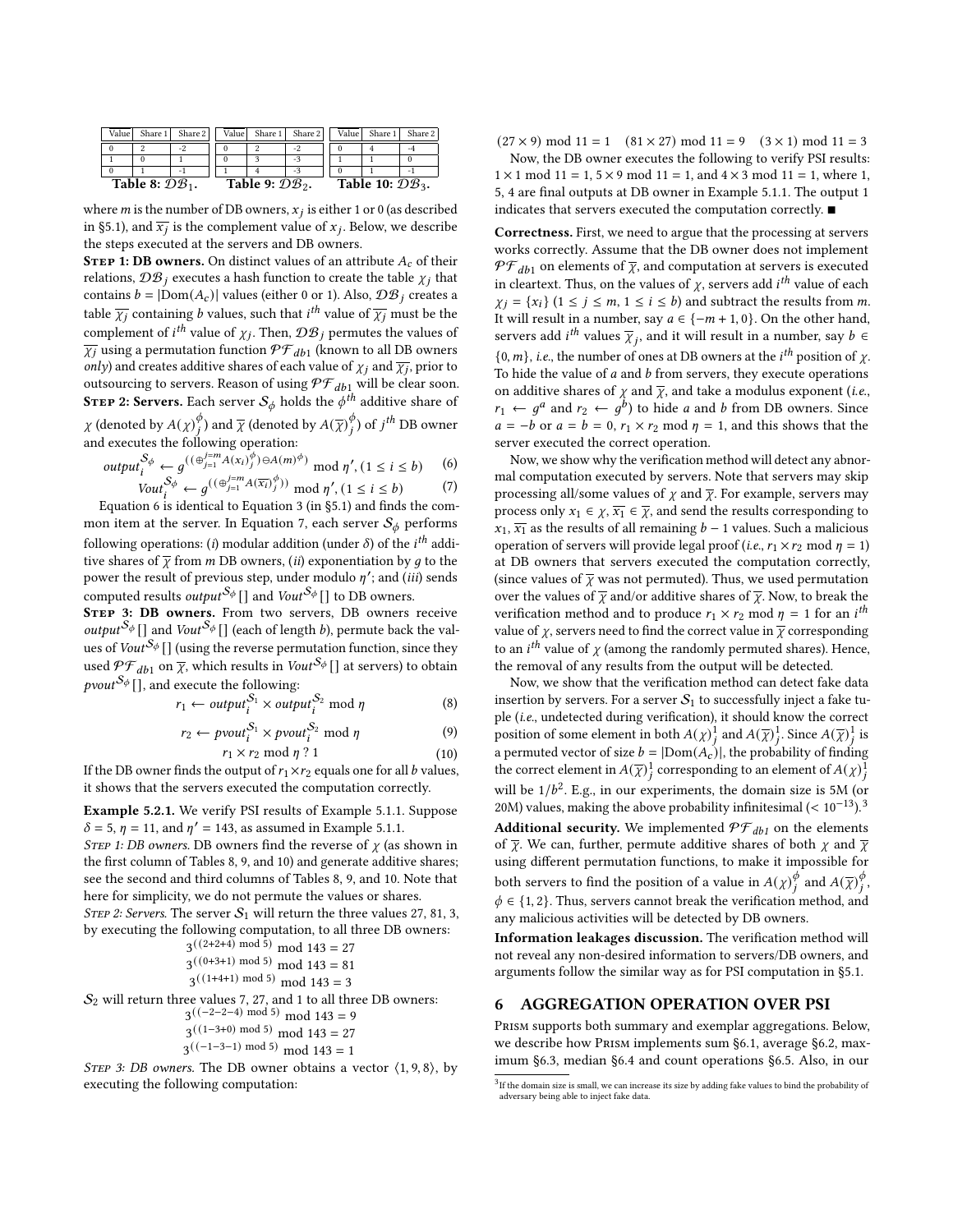discussion below, we consider set-based operation PSI on a single attribute  $A_c$ . [§6.6](#page-9-1) extends the discussions to support PSI over multiple attributes and over a large-size domain. Correctness and information leakage discussion of the following methods with their verification approaches are given in the full version [\[1\]](#page-12-27).

## <span id="page-7-0"></span>6.1 PSI Sum Query

A PSI sum query computes the sum of values over an attribute corresponding to common items in another attribute; see example given in [§2.](#page-1-1) This section develops a method based on additive, as well as, multiplicative shares, where additive shares find common items over an attribute  $A_c$  and multiplicative shares (SSS) finds the sum of shares of an attribute  $A_x$  corresponding to the common items in  $A_c$ . This method contains the following steps:

**STEP 1: DB owners.**  $\mathcal{DB}_i$  creates their  $\chi_i$  table over the distinct values of  $A_c$  attribute by following STEP 1 of PSI ([§5\)](#page-4-0). Here,  $\chi_i$  =  $\{\langle x_{i1}, x_{i2}\rangle\}$   $(1 \le i \le b$  and  $b = |Dom(A_c)|)$ , *i.e.*, the *i*<sup>th</sup> cell of  $\chi_j$ contains a pair of values,  $\langle x_{i1}, x_{i2} \rangle$ , where (i)  $x_{i1} = 1$ , if a value  $a_i \in A_c$  is mapped to the *i*<sup>th</sup> cell, otherwise, 0; and (*ii*)  $x_{i2}$  contains the sum of values of  $A_x$  attribute corresponding to  $a_i$ ; otherwise, 0.  $\mathcal{DB}_j$  creates additive shares of  $x_{i1}$  (denoted by  $A(x_{i1})_j^{\phi}$  $_{i}^{\phi}$ ,  $\phi =$  $\{1,2\}$ ) and sends to servers  $\mathcal{S}_1$  and  $\mathcal{S}_2$ .  $\mathcal{DB}_j$  also creates SSS of  $x_{i2}$ (denoted by  $S(x_{i2})^{\phi=\{1,2,3\}}$ ) and sends to servers  $S_1$ ,  $S_2$ , and  $S_3$ .

STEP 2: Servers. Servers  $S_1$  and  $S_2$  find common items using additive shares by implementing Equation [3](#page-4-3) and send all computed b results to all DB owners. Since the result is in additive shared form, it cannot be multiplied to SSS. Thus, servers send the output of PSI to one of the DB owners selected randomly and wait to receive multiplicative shares corresponding to common items. The reason of randomly selecting only one DB owner is just to reduce the communication overhead of sending/receiving additive/multiplicative shares, and it does not impact the security. Note that all DB owners can receive the PSI outputs and generate multiplicative shares.

STEP 3: DB owners. On receiving  $b$  values, the DB owner finds the common items by executing Equation [4](#page-4-4) and generates a vector of length  $b$  having 1 or 0 only, where 0 is obtained by replacing random values of fop. Finally, DB owner creates three SSS of each b values, denoted by  $S(z_i)^\phi$ ,  $\phi = \{1, 2, 3\}$ , and sends to three servers. **STEP 4: Servers.** Servers  $S_{\phi}$ ,  $\phi = \{1, 2, 3\}$ , execute the following:

$$
sum_i^{S_{\phi}} \leftarrow \sum_{j=1}^{j=m} S(x_{i2})^{\phi}_j \times S(z_i)^{\phi}, 1 \le i \le b \tag{11}
$$

Each server multiplies  $S(z_i)^\phi$  by  $S(x_{i2})^\phi_i$  $\frac{\varphi}{i}$  of each DB owner, adds the results, and sends them to all DB owners.

STEP 5: DB owners. From three servers, DB owners receive three vectors, each of length  $b$ , and perform Lagrange interpolation on each  $i^{th}$  value of the three vectors to obtain the final sum of the value in  $A_x$  corresponding to the common items in  $A_c$ .

## <span id="page-7-2"></span>6.2 PSI Average Query

A PSI average query on cost column corresponding to the common disease in Tables [1-3](#page-1-0) returns {Cancer, 280}. PSI average query works in a similar way as PSI sum query. In short,  $\mathcal{DB}_i$  creates  $\chi_i = {\langle x_{i1}, x_{i2}, x_{i3} \rangle}$  (1  $\leq i \leq b, b = |Dom(A_c)|$ ), and  $x_{i1}, x_{i2}$  are identical to the values we created in STEP 1 of PSI sum ([§6.1\)](#page-7-0). The new value  $x_{i3}$  contains the number of tuples at  $\mathcal{DB}_i$  corresponding to  $x_{i1}$ . E.g., in case of Table [1,](#page-1-0) one of the values of  $\chi_1$  will be { $\langle$ Cancer,  $300, 2$ , *i.e.*, Table [1](#page-1-0) has two tuples corresponding to Cancer and cost 300. All values  $x_{i3}$  are outsourced in multiplicative share form. Then, we follow STEPS 2 and 3 of PSI sum. In STEP 4, servers multiply the received  $i^{th}$  SSS values corresponding to the common value to  $x_{i2}$ ,  $x_{i3}$  and add the values. Finally, in STEP 5, DB owners interpolate vectors corresponding to all b values of  $x_{i2}$ ,  $x_{i3}$  and find the average by dividing the values appropriately.

#### <span id="page-7-1"></span>6.3 PSI Maximum Query

This section develops a method for finding the maximum value in an attribute  $A_x$  corresponding to the common values in  $A_c$  attribute; refer to [§2](#page-1-1) for PSI maximum example. Here, our objective is to prevent the adversarial server from learning:  $(i)$  the actual maximum values outsourced by each DB owner,  $(ii)$  what is the maximum value among DB owners and which DB owners have the maximum value. We allow all the DB owners to know the maximum value and/or the identity of the DB owner(s) having the maximum value. We use pink color to highlight the part that is used to reveal the identity of DB owners having maximum to distinguish which part of the algorithm can be avoided based on the security requirements.

In this method, each DB owner uses polynomial  $\mathcal{F}(x)$  given by the initiator (see [§4](#page-3-1) to find how we created  $\mathcal{F}(x)$ ). We use  $\mathcal{F}(x)$ to generate values at different DB owners in an order-preserving manner by executing the following STEP 3 and Equation [12.](#page-7-3)

The method contains at most three rounds, where the first round finds the common values in an attribute  $A_c$  by using STEPs 1-3, the second round finds the maximum value in an attribute  $A_x$ corresponding to common items in  $A_c$  using STEPs 4-5a, the last round finds DB owners who have the maximum value using Steps 5b-7. Note that the third round is not always required, if  $(i)$  we do not want to reveal identity of the DB owner having the maximum value, or (ii) values in  $A_x$  column across all DB owners are unique.

Step 1 at DB owner and Step 2 at servers. These two steps are identical to STEP 1 and STEP 2 of PSI query execution method ([§5\)](#page-4-0). STEP 3: DB owner. On the received outputs (of STEP 2) from servers, DB owners find the common item in the attribute  $A_c$ , as in Step 3 of PSI query execution method ([§5\)](#page-4-0). Now, to find the maximum value in the attribute  $A_x$  corresponding to the common item in  $A_c$ , DB owners proceeds as follows:

For simplicity, we assume that there is only one common item, say  $y^{th}$  item.  $\mathcal{DB}_i$  finds the maximum, say  $\mathcal{M}_{i,y}$ , in the attribute  $A_x$  of their relation corresponding to the common item  $y$ . Note that since we assume only one common element, we refer to the maximum element  $\mathcal{M}_{i\mu}$  by  $\mathcal{M}_{i}$ .  $\mathcal{DB}_{i}$  executes Equation [12](#page-7-3) to produce values at DB owners in an order-preserving manner:

<span id="page-7-3"></span>
$$
v_i \leftarrow \mathcal{F}(\mathcal{M}_i) + r_i \tag{12}
$$

 ${\mathcal{DB}}_i$  implements the polynomial  ${\mathcal{F}}()$  on  ${\mathcal{M}}_i$  and adds a random number  $r_i$  (selected in a range between 0 and  $\mathcal{M}_i^m$ ), and it produces a value  $v_i$ . Finally,  $\mathcal{DB}_i$  creates additive shares of  $v_i$  (denoted by  $A(v)$ <sup> $\phi$ </sup>  $\stackrel{\phi}{i}$ ) and sends them to servers  $\mathcal{S}_{\phi}, \, \phi = \{1, 2\}.$  Note that even if  $k \geq 2$  DB owners have the same maximum value  $M_i$ , by this step, the value  $v$  will be different at those DB owners, with a high probability,  $1 - \frac{1}{(\mathcal{M}_i)^{(k-1)m}}$ , (depending on the range of  $r_i$ ). Also, if any two numbers  $\mathcal{M}_i < \mathcal{M}_j$ , then  $\mathcal{F}(\mathcal{M}_i) + r_i < \mathcal{F}(\mathcal{M}_j)$  will hold.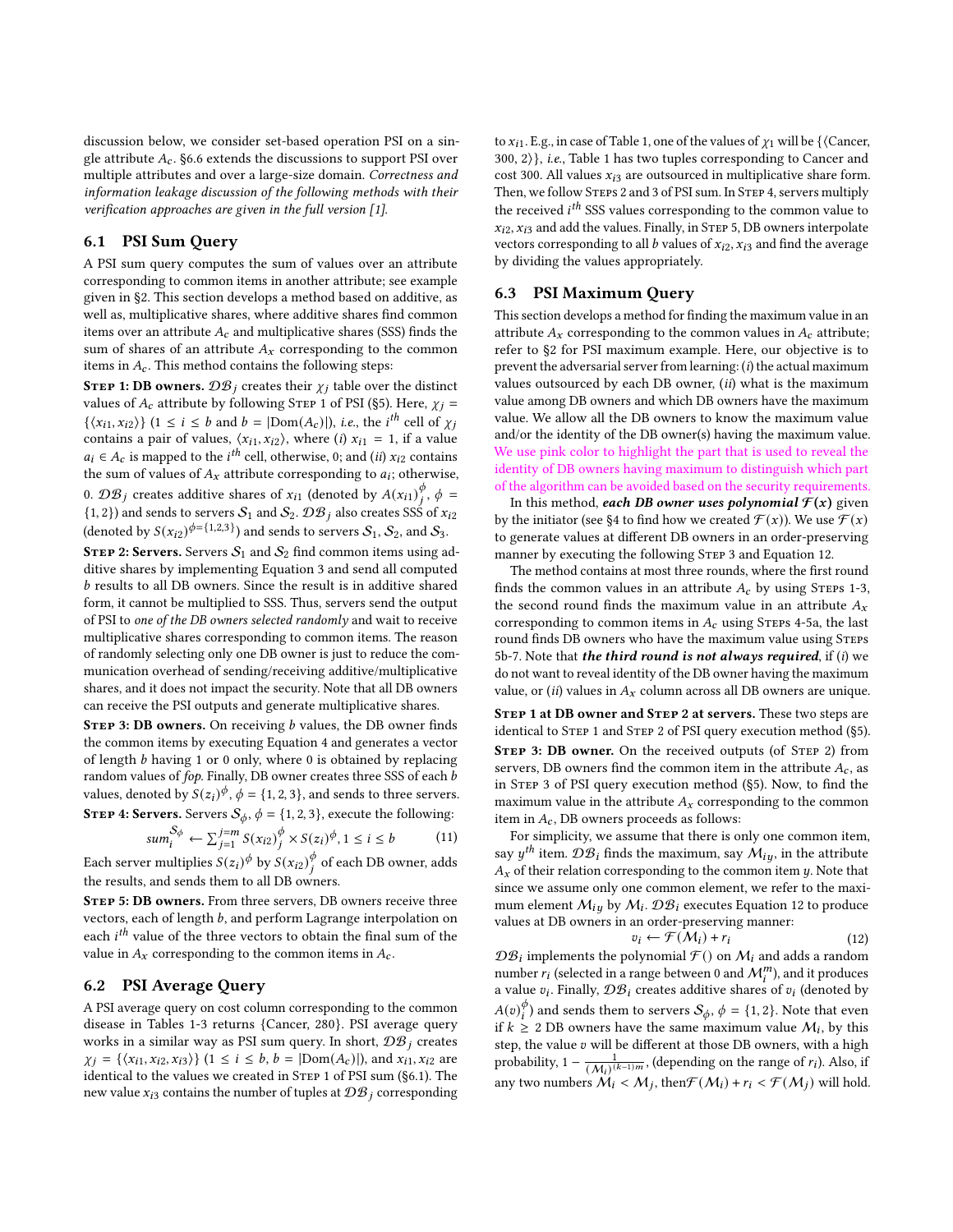**STEP 4: Servers.** Each server  $S_{\phi}$  executes the following operation:  $input^{S_{\phi}}[i] \leftarrow A(v)^{\phi}_{i}$  $\mathcal{P}_{i}^{\phi}, 1 \leq i \leq m$ ; output ${}^{\mathcal{S}_{\phi}}[ ] \leftarrow \mathcal{PF}($ input ${}^{\mathcal{S}_{\phi}}[ ] )$  $\mathcal{S}_\phi$  collects additive shares from each DB owner and places them in an array (denoted by *input*<sup>S<sub>\$}</sub></sup>[]), on which  $S_{\phi}$  executes the permutation function  $\mathcal{PF}$ . Then,  $\mathcal{S}_{\phi}$  sends the output the permutation function  $\mathit{output}^{\mathcal{S}_\phi}[]$  to the announcer  $\mathcal{S}_a$  that does the following:

$$
fourput^{S_a}[i] \leftarrow output^{S_1}[i] + output^{S_2}[i], 1 \le i \le m \qquad (13)
$$

$$
max, index \leftarrow FindMax(foutput^{S_a}[]) \qquad (14)
$$

 $\mathcal{S}_a$  adds the  $i^{th}$  outputs received from  $\mathcal{S}_1$  and  $\mathcal{S}_2$ , and compares all those numbers to find the maximum number (denoted by max). Also,  $S_a$  produces the index position (denoted by index) corresponding to the maximum number in foutput<sup>S<sub>a</sub></sub> []. Finally,  $S_a$  creates</sup> additive secret-shares of *max* (denoted by  $A(max^{\mathcal{S}_{\phi}})$ ,  $\phi \in \{1, 2\}$ ), as well as, of *index* (denoted by  $A(\mathrm{index})^{\mathcal{S}_{\phi}}$ ), and sends them to  $\mathcal{S}_{\phi}$ that forwards such additive shares to DB owners. Note, if the *proto*col does not require to reveal the identity of the DB owner having the maximum value,  $S_a$  does not send additive shares of *index*.

STEP 5a: DB owner. Now, the DB owners' task is to find the maximum value and/or the identity of the DB owner who has the maximum value. To do so, each DB owner performs the following:  $(15)$ 

$$
\max \leftarrow A(max)^{S_1} + A(max)^{S_2} \tag{15}
$$

index ←  $A(index)^{S_1}$  +  $A(index)^{S_2}$ , pos ←  $\mathcal{RPF}(index)$  (16) The DB owner finds the identity of the DB owner having the max value by adding the additive shares and by implementing reverse permutation function  $\mathcal{RPF}$ . ( $\mathcal{RPF}$  works since  $\mathcal{PF}$  is known to DB owners and servers; see Assumptions given in [§4\)](#page-3-1). To find the max value, they implement  $\mathcal{F}(z)$  and  $\mathcal{F}(z+1)$  and evaluate  $\mathcal{F}(z) \leq$ max  $\leq \mathcal{F}(z+1)$ , where  $z \in \{1, 2, \ldots\}$ .<sup>[4](#page-0-0)</sup> If this condition holds to be true, then z is the max value, and if  $z = M_i$ , then  $\mathcal{DB}_i$  knows that he/she holds the max value. Obviously, if  $\mathcal{DB}_i$  does not hold the max value, then  $M_i < \mathcal{F}(M_i) + r_i < \mathcal{F}(M_i + 1) \le \mathcal{F}(z) \le$  max. STEP 5b: DB owner. By the end of STEP 5a, the DB owners know the max value and the identity of the DB owner having the same max value, due to pos. But, if there are more than one DB owners having the max value, the other DB owners cannot learn about it. The reason is: the server  $S_a$  can find only the max value, while, recall that, if more than one DB owners have the same max value, say  $M$ , they produce a different value, due to using different random numbers in STEP 3 (Equation [12\)](#page-7-3). Thus, we need to execute this step 5b to know all DB owners having the max value. After comparing its max values against max,  $\mathcal{DB}_i$  knows whether it possesses the maxi value or not. Depending on this,  $\mathcal{DB}_i$  generates a value  $\alpha_i = 0$ or  $\alpha_i = 1$ , creates additive shares of  $\alpha_i$ , and sends to  $\mathcal{S}_{\phi}, \phi \in \{1, 2\}$ . **STEP 6: Servers.** Server  $S_{\phi}$  allocates the received additive shares to a vector, denoted by fpos, and sends the vector fpos to all DB owners, *i.e., fpos*<sup>S<sub>¢</sub></sup>[*i*]  $\leftarrow A(\alpha)_{i}^{S_{\phi}}, 1 \leq i \leq m$ .

STEP 7: DB owner. Each DB owner adds the received additive shares to obtain the vector fpos[].

 $fpos[i] \leftarrow fpos^{S_1}[i] + fpos^{S_2}[i], 1 \le i \le m$  (17) By fpos[], DB owners discover which DB owners have the maximum value, since, recall that in STEP 5,  $\mathcal{DB}_i$  that satisfies the

## condition ( $\mathcal{F}(\mathcal{M}_i) \leq \max < \mathcal{F}(\mathcal{M}_i + 1)$ ) requests  $\mathcal{S}_{\phi}$  to place additive share of 1 at  $fpos^{S_{\phi}}[i]$ .

Example [6.3.](#page-7-1)1. Refer to Tables [1-3,](#page-1-0) and consider that all hospitals wish to find the maximum age of a patient corresponding to the common disease and which hospitals treat such patients. Assume  $\eta$  = 5003 and that all hospitals know cancer as the common disease.

In Step 3, all hospitals, i.e., DB owners, find their maximum values in the attribute Age corresponding to common disease and implement  $\mathcal{F}(x) = x^4 + x^3 + x^2 + x + 1$ , sent by the initiator.

- $\mathcal{F}(6) = 1555 + 216 = 1771 = (5000 3229) \text{ mod } 5003$ 
	- $\mathcal{F}(8) = 4681 + 1 = 4682 = (5500 818) \text{ mod } 5003$
- $\mathcal{F}(8) = 4681 + 319 = 5000 = (2500 + 2500) \text{ mod } 5003$

Further, they add random numbers (216, 1, 319) and create additive shares, which are outsourced to  $S_1$  and  $S_2$ . In STEP 4,  $S_1$ holds  $(5000, 5500, 2500)$ , permutes them, and sends to  $S_a$ .  $S_2$  holds  $\langle -3229, -818, 2500 \rangle$ , permutes them, and sends to  $S_a$ .

 $\mathcal{S}_a$  obtains  $\langle 4682, 5000, 1771 \rangle$  by adding the received shares from  $S_1, S_2$ , and finds 5000 as the max value and 'Hospital 2' to which this value belongs. Finally,  $S_a$  creates additive shares of 5000 = (4000 + 1000) mod 5003, additive shares of the identity of the DB owner: 2 = (200 – 198) mod 5003, and sends to DB owners via  $S_{\phi}$ .

In STEP 5a, all hospitals will know the maximum value as 5000 (with random value added) and identity of the DB owner as 2 on which they implement the reverse permutation function to obtain the correct identity as 'Hospital 3'. Then, 'Hospital 1' knows that they do not hold the maximum, since  $\mathcal{F}(6) + 216 < \mathcal{F}(7) < 5000$ . 'Hospital 2' knows that they hold the maximum, since  $\mathcal{F}(8)$  < 5000 <  $\mathcal{F}(9)$ . Also, 'Hospital 3' knows that they hold the maximum. To know which hospitals have the maximum value, in Step 5b, Hospitals 1, 2, 3' create additive shares of 0, 1, 1, respectively, as:  $0 = (200 - 200) \text{ mod } 5003$ ,  $1 = (300 - 299) \text{ mod } 5003$ , and  $1 =$  $(200 - 199)$  mod 5003, and send to  $S_1$  and  $S_2$ . Finally, in STEP 6,  $S_1$ and  $S_2$  send  $\langle 200, 300, 200 \rangle$  and  $\langle -200, -299, -199 \rangle$  to all hospitals. In STEP 7, hospitals add received shares, resulting in  $(0, 1, 1)$ . It shows that 'Hospitals 2, 3' have the maximum value 8. ■

## <span id="page-8-0"></span>6.4 PSI Median Query

A PSI median query over cost column corresponding to disease column over Tables [1-3](#page-1-0) returns {⟨Cancer, 300⟩} (here, we first added the cost of treatment per disease at each DB owner). For PSI median, we extend the method of finding max by executing all steps as specified in [§6.3](#page-7-1) with an additional process in STEP 2. Particularly,  $S_a$  in STEP 2 of [§6.3](#page-7-1) after adding shares, sorts them, and finds the median value. If number of DB owners is odd (even), then  $S_a$  finds the middle (two middle) values in the sorted shares.

#### <span id="page-8-1"></span>6.5 PSI Count Query

We extend PSI method ([§5\)](#page-4-0) to only reveal the count of common items among DB owners (i.e., the cardinality of the common item), instead of revealing common items. Recall that servers  $S_{\phi}$  know a permutation function  $\mathcal{PF}_{s1}$  that is not known to DB owners. The idea behind this is to find the common items over  $\gamma$  and to permute the final output at servers before sending the vector (of additive share form) to DB owners. Thus, when DB owners perform computation on the vector received from servers to know the final output, the position of one in the vector will not reveal

 $4$ To reduce the computation cost, we can select number  $z$  using binary search method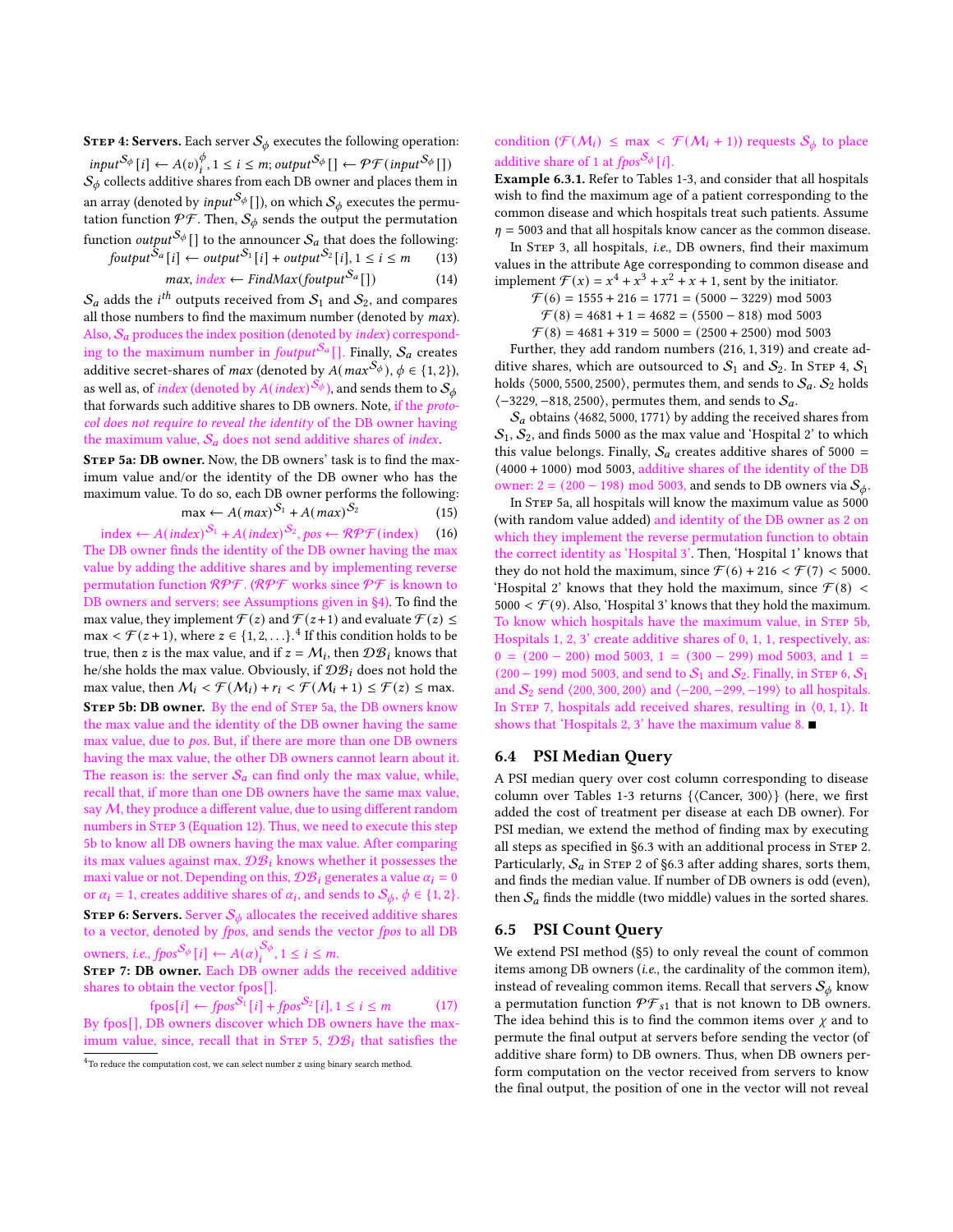<span id="page-9-2"></span>

common items, while the count of one will reveal the cardinality of the common items. Thus, PSI count method follows all steps of PSI as described in [§5.1](#page-4-2) with an addition of permutation function execution by servers before sending the output to DB owners.

#### <span id="page-9-1"></span>6.6 Extending PSI over Multiple Attributes

In the previous sections, we explained PSI over a single attribute (or a set). We can trivially extend it to multiple attributes (or multisets). Particularly, such a query can be express in SQL as follows:

SELECT  $A_c$ ,  $A_x$  from  $\overline{d}b_1$  intersect ... Intersect select  $A_c$ ,  $A_x$  from  $db_m$ Recall that in PSI finding method [§5.1,](#page-4-2)  $\mathcal{DB}_i$  sends additive shares of a table  $\chi_j$  of length  $b = |Dom(A_c)|$ , where  $A_c$  was the attributes on which we executed PSI. Now, we can extend this method by creating a table  $\chi_j$  of length  $b = |\Pi_{i>0}Dom(A_i)|$ , where  $A_i$  are attributes on which we want to execute PSI. However, as the domain size and the number of attributes increase, such a method incurs the communication overhead. Thus, to apply the PSI method over a large (and real) domain size, as well as, to reduce the communication overhead, we provide a method, named as bucketization-based PSI.

Optimization: bucketization-based PSI. Before going to steps of this method, let us consider the following example:

**Example [6.6.](#page-9-1)1.** Consider two attributes A with  $|Dom(A)| = 8$  and B with  $|Dom(B)| = 2$ . Thus, DB owners can create  $\chi_j$  of 16 cells. Assume that there are two DB owners:  $\mathcal{DB}_1$  with  $\chi_1$  whose only positions 4, 7, 8 have one; and  $\mathcal{DB}_2$  with  $\chi_2$  whose only positions 1, 6, 8 have one. Thus, each DB owner sends/receives a vector of length 16 from each server. Now, to reduce communication, we create buckets over the cell of  $\chi$  and build a tree, called *bucket-tree*, of depth  $\log_{\kappa} |\chi|$ , where  $\kappa$  is the number of the maximum number of child nodes that a node can have. Bucket-tree in created in a bottom-up manner, by non-overlap grouping of  $\kappa$  nodes. For each level of bucket-tree a hash table is created (similar to  $\chi$ ). Notation  $\chi_i^i$ denotes this table for  $i^{th}$  level of bucket-tree at  $\mathcal{DB}_j$ , and  $\chi^i_j[k] = 1$ ,

if  $k^{th}$  node at the  $i^{th}$  level has 1.

Figure [2](#page-9-2) shows bucket-tree for  $\mathcal{DB}_j$ ,  $|\chi| = 16$ , and  $\kappa = 4$ , with appropriate one and zero in  $\chi_1^i$  $\frac{1}{1}$ . Note that the second level shows four nodes  $B_{21}$ ,  $B_{22}$ ,  $B_{23}$ ,  $B_{24}$  corresponding to 1 − 4, 5 − 8, 9 − 12, and 13 – 16. Since  $\mathcal{DB}_1$  has one at 4, 7, 8 leaf nodes, we obtain  $\chi_1^2 = \langle 1, 1, 0, 0 \rangle$ , i.e.,  $B_{21} = 1, B_{22} = 1, B_{23} = 0, B_{24} = 0$ . Here,  $B_{21} = 1$ , since one of its child nodes has one. Now, when computing PSI,  $\mathcal{DB}_j$  starts the computation shown in STEP 2 of [§5.1](#page-4-2) over the specified  $i^{th}$  levels'  $\chi^i_j$ . The computation is continued only for the child nodes, whose parent nodes resulted in one in STEP 3 of [§5.1.](#page-4-2)

For example, in Figure [2,](#page-9-2)  $\mathcal{DB}_j$  can execute PSI for  $\chi^2_j$  and know that the only desired bucket nodes are  $B_{21}$  and  $B_{22}$  that contain common items. Thus, in the next round, they execute PSI over the first eight items of  $\chi^1_j$ , i.e., child nodes of  $B_{21}$  and  $B_{22}$ . Hence, while we use two communication rounds, DB owners/servers send 4+8=12 numbers instead of 16 numbers. ■

Bucketization-based PSI has the following steps:

STEP 1A: DB owner. Build the tree as specified in Example [6.6.](#page-9-1)1. **STEP 1B: DB owner.** Outsource additive shares of *i*<sup>th</sup> level's  $\chi^i_j$ . **STEP 2: Servers.** Servers compute PSI using STEP 2 of [§5.1](#page-4-2) over  $\chi^i_j$  $(1 \le j \le m)$  and provide answers to DB owners.

**STEP 3: DB owner.**  $\mathcal{DB}_i$  computes results to find the common items in  $\chi_i^i$  and discards all non-common values of  $\chi_i^i$  and their child nodes.  $\mathcal{DB}_j$  requests servers to execute the above STEP 2 for  $\chi_j^{i-1}$  that has values corresponding to all non-discarded nodes of  $(i-1)$ <sup>th</sup> level node. **Note:** The role of DB owners in traversing the tree (i.e., the above STEP 3) can be eliminated by involving  $S_a$ .

Open problem. In bucketization, we perform PSI at layers of the tree to eliminate ranges where corresponding child nodes have zero. However, if the data is dense (i.e., data covers most of the domain values), then bucketization-based PSI may incur overhead, since all nodes in the tree may correspond to one, leading to PSI execution on all those nodes including leaf nodes. In contrast, if the data is sparse (*i.e.*, the domain is much larger than the data, as is the case of the domain to be a cartesian product of domains of two or more attributes), then higher-level nodes in the tree may have 0, leading to eliminate ranges of the domain on which PSI is performed. Developing an optimal bucketization strategy that minimizes PSI execution is an interesting open problem.

## <span id="page-9-0"></span>7 PRIVATE SET UNION (PSU) QUERY

This section develops a method for finding the union of values among  $m > 1$  different DB owners over an attribute  $A_c$ .

High-level idea. Likewise PSI method (as given in [§5\)](#page-4-0), each DB owner uses a publicly known hash function to map distinct values of  $A_c$  attribute in a table of cells at most  $|Dom(A_c)|$ , where  $|Dom(A_c)|$ refers to the size of the domain of  $A_c$ , and outsources each element of the table in additive share form to *two servers*  $\mathcal{S}_{\phi}$ ,  $\phi \in \{1, 2\}$ .  $\mathcal{S}_{\phi}$ computes the union obliviously, thereby DB owners will receive a vector of length  $|Dom(A_c)|$  having either 0 or 1 of additive shared form. After adding the share for an  $i^{th}$  element, DB owners only know whether the element is in the union or not; nothing else. STEP 1: DB owner. This step is identical to STEP 1 of PSI ([§5.1\)](#page-4-2). **STEP 2: Server.** Server  $S_{\phi}$  holds the  $\phi^{th}$  additive share of the table  $\chi$  of  $m$  DB owners and executes the following operation: rand $[\cdot] \leftarrow \mathcal{PRG}(\text{seed})$ 

$$
output_i^{S_{\phi}} \leftarrow ((\sum_{j=1}^{j=m} A(x_i)^{\phi}_j) \times rand[i]) \text{ mod } \delta
$$
\n(18)

Server  $S_{\phi}$ : (*i*) generates *b* pseudorandom numbers that are between 1 and  $\delta$  – 1, (*ii*) performs (arithmetic) addition of the *i*<sup>th</sup> additive secret-shares from all DB owners, (iii) multiplies the resultant of the previous step with  $i^{th}$  pseudorandom number and then takes modulo, and  $(iv)$  sends  $b$  results to all DB owners.

STEP 3: DB owner. On receiving two vectors, each of length  $b$ , from two servers, DB owners execute modular addition over  $i<sup>th</sup>$ shares of both vectors to get the final answer (Equation [19\)](#page-9-3). It results in either zero or a random number, where zero shows that  $i<sup>th</sup>$  element of  $\chi$  is not present at any DB owner, while a random number shows  $i^{th}$  element of  $\chi$  is present at one of the DB owners.

<span id="page-9-3"></span>
$$
fop_i \leftarrow (output_i^{\hat{S_1}} + output_i^{\hat{S_2}}) \text{ mod } \delta \tag{19}
$$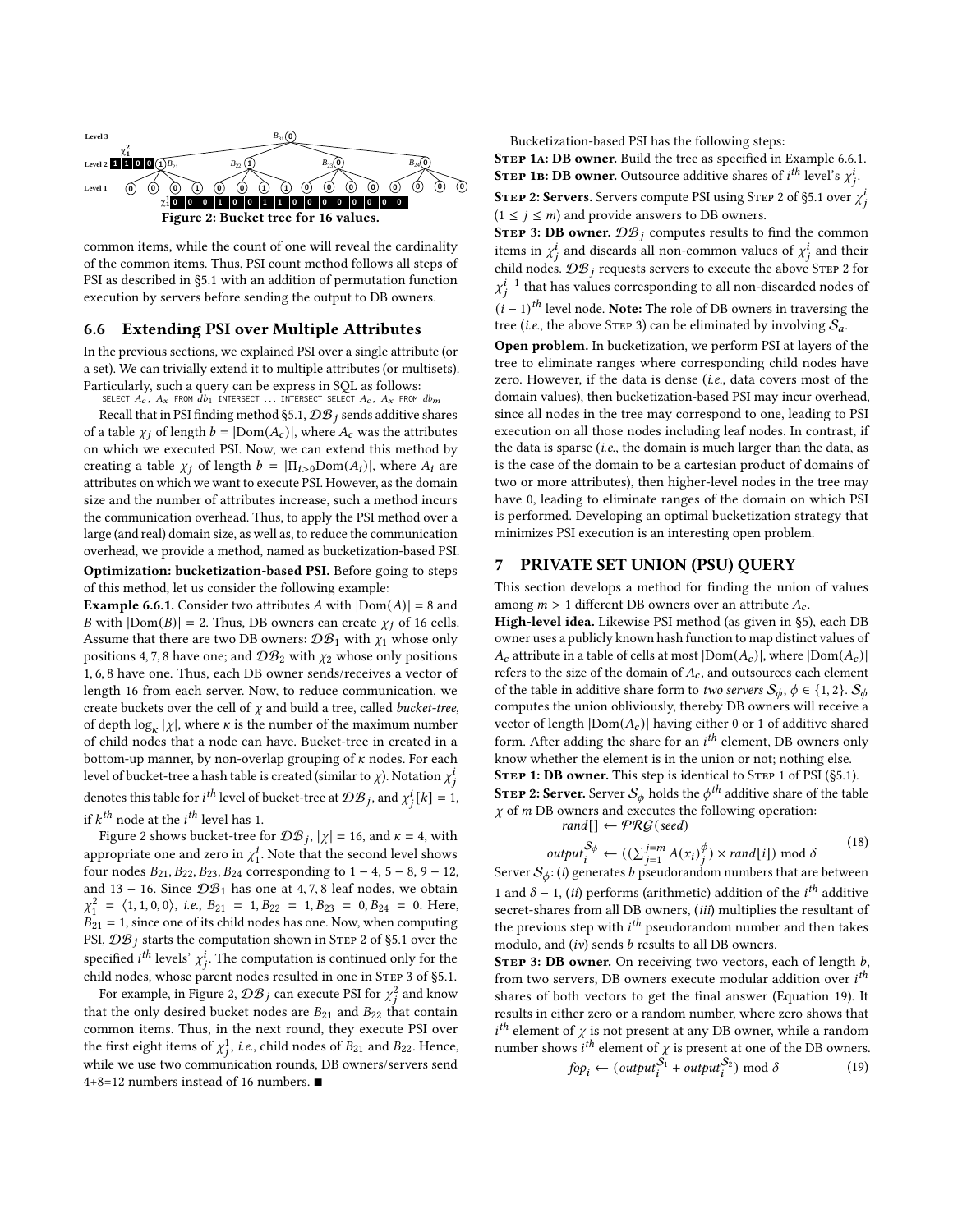<span id="page-10-1"></span>

<span id="page-10-0"></span>

|                  |  |  |  |  |  | For verification<br>$PK$   LN   SK   DT   vOK   vPK   vLN   vSK   vDT   aOK |  |  |  |  |  |
|------------------|--|--|--|--|--|-----------------------------------------------------------------------------|--|--|--|--|--|
| Real data column |  |  |  |  |  | Average                                                                     |  |  |  |  |  |

Table 11: Table structure created by Prism.

## 8 EXPERIMENTAL EVALUATION

This section evaluates the scalability of Prism on different-sized datasets and a different number of DB owners. Also, we compare Prism against other MPC-based systems. We used a 16GB RAM machine with 4 cores for each of the DB owners and three AWS servers of 32GB RAM, 3.5GHz Intel Xeon CPU with 16 cores to store shares. Communication between DB owners and servers were done using the scp protocol, and  $\eta$ ,  $\delta$  were 227, 113, respectively.

#### 8.1 Prism Evaluation

Dataset generation. We used five columns (Orderkey (OK), Partkey (PK), Linenumber (LN), Suppkey(SK), and Discount (DT)) of LineItem table of TPC-H benchmark. We experimented with domain sizes (i.e., the number of values) of 5M and 20M for the OK column on which we executed PSI and PSU. Further, we selected at most 50 DB owners. To our knowledge, this is the first such experiment of multi-owner large datasets. OK column is used for PSI/PSU, and other columns were used for aggregation operations. To generate secret-shared dataset, each DB owner maintained a LineItem table containing at most 5M (20M) OK values. To outsource the database, each DB owner did the following:

- (1) Created a table of 11 columns, as shown in Table [11,](#page-10-0) in which the first five columns contain the secret-shared data of LineItem table, the next five columns contain the corresponding verification data, and the last column (aOK) was used for computing the average. All verification column names are prefixed with the character 'v.'
- (2) First column of Table [11](#page-10-0) was created over OK column of LineItem table (using Step 1 of [§5.1\)](#page-4-2) for executing PSI/PSU over OK. vOK column was created to verify PSI results (using STEP 1 of [§5.2\)](#page-5-0).
- (3) Columns PK and vPK were created using the following command: select OK, sum(PK) from LineItem group by OK. Other columns ⟨LN, SK, DT, vLN, vSK, vDT⟩ were created by using similar SQL commands. Column aOK was created using the following command: select count(\*) from LineItem group by OK.
- (4) Finally, permuted all values of all verification columns and create additive shares of ⟨OK and vOK⟩, as well as, multiplicative shares of all remaining columns.

Share generation time. The time to generate two additive shares and three multiplicative shares of the respective first five columns of Table [11](#page-10-0) in the case of 5M (or 20M) OK domain size was 121s (or 548s). The time for creating each additional column for verification took 20s (or 90s) in the case of 5M (or 20M) domain values.

<span id="page-10-3"></span>

(a) 5M OK domain size (1-5M). (b) 20M OK domain size (1-20M). Figure 4: Exp 2. Prism dealing with multiple DB owners.

Exp 1. Prism performance on multi-threaded implementation at AWS. Since identical computations are executed on each row of the table, we exploit multiple CPU cores by writing Prism's the parallel implementation that divides rows into multiple blocks with each thread processing a single block. We increased the number of threads from 1 to 5; see Figure [3,](#page-10-1) while fixing DB owners to 10. Increasing threads more than 5 did not provide speed-up, since reading/writing of data quickly becomes the bottleneck as the number of threads increase. Observe that the data fetch time from the database remains (almost) identical; see Figure [3.](#page-10-1)

PSI and PSU queries. Figure [3](#page-10-1) shows the time taken by PSI/PSU over OK column. Observe that as the number of values in OK column increases (from 5M to 20M), the time increases (almost) linearly from 4s to 18s, respectively.

Aggregation queries over PSI. We executed PSI count, average, sum, maximum, and median queries; see Figure [3.](#page-10-1) Observe that the processing time of PSI count is almost the same as that of PSI, since it involves only one round of computation in which we permute the output of PSI. In contrast, other aggregation operations (sum, average, maximum, and median) incur almost twice processing cost at servers, since they involve computing PSI over OK column in the first round and, then, computing aggregation in the second round. For this experiment, we computed the sum only over DT column and maximum/median over PK column. Table [12](#page-10-2) shows the impact of computing sum and maximum over multiple attributes (from 1 to 4). As we increase the number of attributes, the computation of respective aggregation operations also increases, due to additional addition/multiplication/modulo operations on additional attributes.

<span id="page-10-2"></span>

| Data size |  | Sum over different attributes | Max over different attributes |  |  |  |  |
|-----------|--|-------------------------------|-------------------------------|--|--|--|--|
|           |  |                               |                               |  |  |  |  |
|           |  |                               |                               |  |  |  |  |
|           |  |                               |                               |  |  |  |  |
| -- -      |  |                               | . .                           |  |  |  |  |

Table 12: Exp 1. Multi-column aggregation query performance (time in seconds).

Exp 2. Impact of the number of DB owners. Prism deals with multiple DB owners; thus, we investigated the impact of DB owners by selecting 10, 20, 30, 40, 50 DB owners, for two different domain sizes of OK column. Figure [4](#page-10-3) shows the server processing time for PSI, PSU, and aggregation over PSI. Observe that as the number of DB owners increases, the computation time at the server increases linearly, due to the linearly increasing number of addition/multiplication/modulo operations; e.g., on 5M OK values, PSI processing took 4.2s, 8.6s, 12.5s, 16.2s, and 20s in the case of 10, 20, 30, 40, 50 DB owners.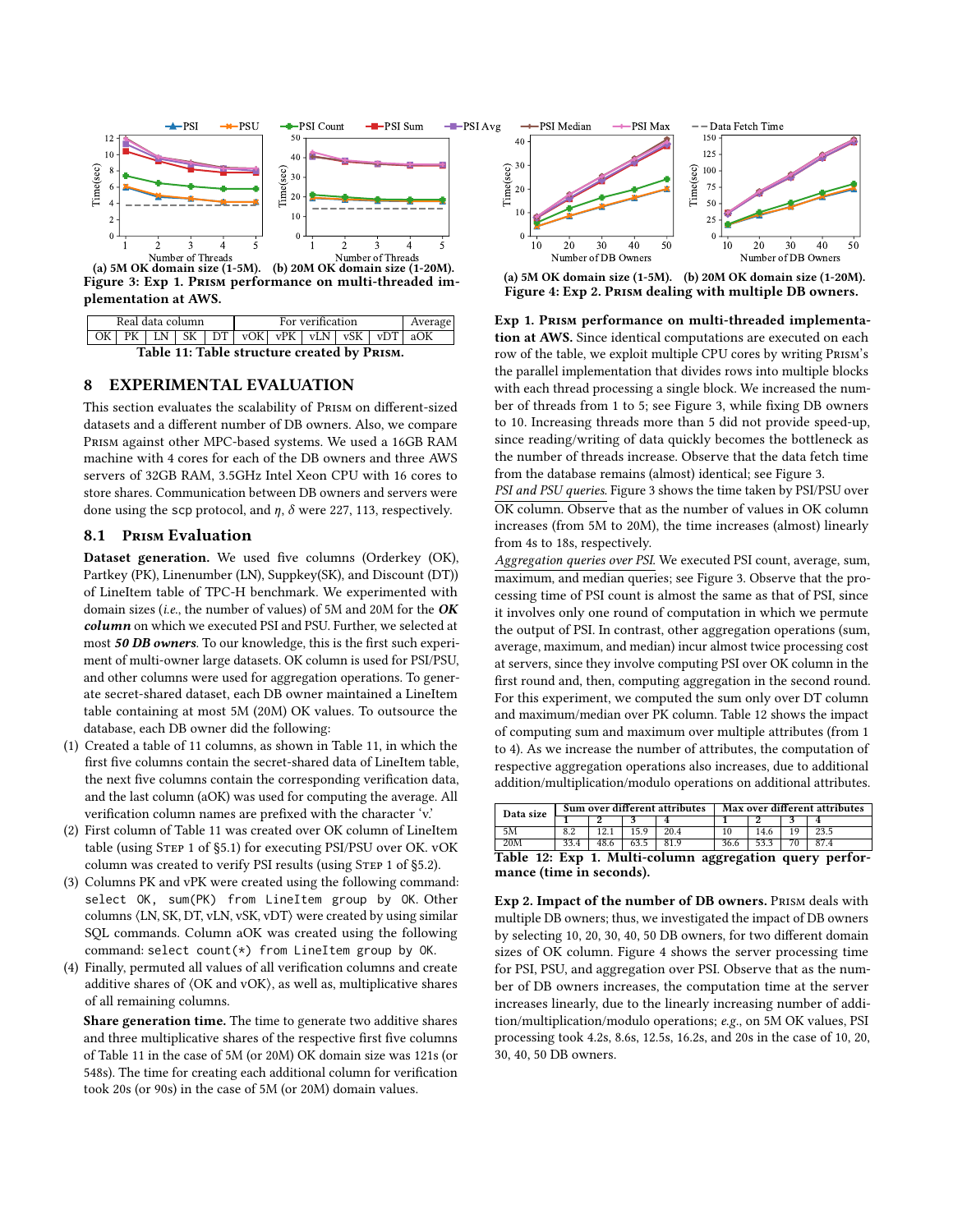<span id="page-11-1"></span>

| Papers                                | [39] & [45] | [51]                     | $\lceil 3 \rceil$       | $\lceil 2 \rceil$        | $[37]$                      | $[38]$                     | Jana [5]†               | SMCQL [6]                | Sharemind [8]  | Conclave $[54]$ : PRISM |               |
|---------------------------------------|-------------|--------------------------|-------------------------|--------------------------|-----------------------------|----------------------------|-------------------------|--------------------------|----------------|-------------------------|---------------|
| Operations supported                  | PSI         | PSI                      | PSI                     | PSI                      | PSI                         | PSI                        | PSI.<br>PSU.            | PSI via join &           | PSI via join & | PSI via join &          | PSI, PSU, ag- |
|                                       |             |                          |                         |                          |                             |                            | aggregation             | aggregation              | aggregation    | aggregation             | gregation     |
| <b>Verification Support</b>           | $\times$    | $\times$                 | $\times$                |                          |                             | $\times$                   | $\times$                | $\ddotsc$                |                |                         |               |
| Scalability<br>based<br>experi-<br>on | N/A         | 32768                    | million                 | 32768                    | billion                     | 1000                       | million                 | million<br>>23           | 30000 (>2 h)   | million (8              | million<br>20 |
| ments reported (dataset size &        |             | $(\approx 50 \text{ m})$ | $(\approx 2 \text{ h})$ | $(\approx 16 \text{ m})$ | $(\approx 10 \text{ m})$    | $(\approx 9 \,\mathrm{m})$ | $(\approx 1 \text{ h})$ | $(\approx 23 \text{ h})$ |                | m)                      | (At most 8 s) |
| time)                                 |             |                          |                         |                          |                             |                            |                         |                          |                |                         |               |
| <b>Communication among servers</b>    | N/A         | N/A                      | N/A                     | N/A                      | N/A                         | N/A                        | $Yes *$                 | $Yes *$                  | $Yes *$        | $Yes *$                 | No            |
| <b>Computational Complexity</b>       | $O(n^m)$    | $O(\alpha mn)$           | $O(n^m)$                | $O(mn^2)$                | $O(mn)$ $\ddagger \ddagger$ | $O(n^m)$                   | $O(n^m)$                | $N/A*$                   | $O(n^m)$       | $N/A*$                  | O(mX)         |

Table 13: Comparison of existing *cloud-based* techniques against PRISM. Notes. (i) The scalability numbers are taken from the respective papers. (ii) Results of Sharemind [\[8\]](#page-12-24) are taken from Conclave [\[54\]](#page-12-26) experimental comparison. (ii) #DB owners were in each paper was reported two; thus, we executed PRISM for two DB owners for this table. (iv) Only Jana, SMCQL, Sharemind, and Conclave provide identical security like Prism. (v) h: hours. m: minutes. s: seconds. †: We setup Jana for two DB owners each with 1M values in our experiments. ‡: Conclave [\[54\]](#page-12-26) uses a trusted party. Yes: Requires communication among servers. No: No communication among servers. \*: Based on MPC-based systems. \*\*: N/A because executing operation in cleartext or at the trusted party.  $m:$  #DB owners.  $n:$  DB size.  $X:$  domain size.  $\ddagger\ddagger:$  A insecure technique that reveals the size of the intersection, and hence fast.  $\alpha$ : The cost of Bilinear Map pairing technique.

<span id="page-11-0"></span>

processing time in result construction (in seconds).

Figure 5: Exp 4. Impact of bucketization.

Exp 3. DB owner processing time in result construction. In Prism, DB owners perform computation on additive or multiplicative shares. Table [14](#page-11-0) shows the processing time at a DB owner over 5M and 20M domain values for different operations. It is clear that the DB owner processing time is significantly less than the server processing time. In case of 5M (20M) OK values and 50 DB owners, each DB owner took at most 4s (13s) in PSI Sum (PSI Sum) query, while servers took at least 20s (72s) in PSI (PSI) query; see Figure [4.](#page-10-3)

Exp 4. Impact of bucketization. Figure [5](#page-11-0) shows the reduction in the number of values on which we need to execute PSI when using bucketization technique ([§6.6\)](#page-9-1). We created a tree with fanout 10, height 9, and 100M values at the leaf level. In Figure [5,](#page-11-0) we refer to the percentage of leaf nodes of the tree that containing one as fill factor. We use a term actual domain size (in Figure [5\)](#page-11-0) that refers to the number of items on which we execute PSI. The actual domain size is different from the real domain size that refers to domain values given to us, i.e., 100M. The actual domain size depends on the fill factor and impacts the performance of PSI. When fill factor is 100% (i.e., all leaf nodes have one; thus, the entire tree has one), the actual domain size was 111M. But, if the fill factor was only 0.01% of 100M values (i.e., 10K), then most of the tree contained zero; thus, we run PSI only on actual domain size of 400K, instead of real domain size of 100M. Note, for this experiment, we generated the data randomly. If there is a correlation in the data (the case in most real-world datasets), bucketization results will be even better.

#### 8.2 Comparing with Other Works

We compare Prism against the state-of-the-art cloud-based industrial MPC-based systems: Galois Inc.'s Jana [\[5\]](#page-12-25), since it provides identical security guarantees at servers as Prism. To evaluate Jana, we inserted two LineItem tables (each of 1M rows) having ⟨OK, PK, LN, SK, DT⟩ columns and executed join on OK column. However, the join execution took more than 1 hour to complete.

[\[2,](#page-12-46) [3,](#page-12-20) [37–](#page-12-47)[39,](#page-12-44) [45,](#page-12-45) [51\]](#page-12-37) provide cloud-based PSI/PSU/aggregation techniques/systems. We could not experimentally compare PRISM against such systems, since none are open-source, except SMCQL [\[6\]](#page-12-48), (which we installed and works for a very small data and incurs runtime errors). Thus, in Table [13,](#page-11-1) we report experimental results from those papers, just for intuition purposes. With the exception of [\[37\]](#page-12-47), none of the techniques supports a large-sized dataset, has quadratic/exponential complexity, or uses expensive cryptographic techniques [\[51\]](#page-12-37). While [\[37\]](#page-12-47) scales better, it does not support aggregation and, also, reveals which item is in the intersection set. For a fair comparison, we report Prism results only for two DB owners in Table [13,](#page-11-1) since other papers do not provide experimental results for more than two DB owners. In our experiments (Figure [4a\)](#page-10-3), Prism supports 50 DB owners and takes at most  $\approx$  41 seconds on 5M values. Also, note that, in case of 1B values and two DB owners, Prism takes  $\approx$  7.3mins, unlike [\[37\]](#page-12-47) that took  $\approx$ 10mins.

Several non-cloud-based PSI approaches also exist and cannot be directly compared against PRISM, due to a different model used (in which DB owners communicate amongst themselves and do not outsource data to cloud) and/or different security properties (e.g.,[\[4,](#page-12-49) [15,](#page-12-10) [21,](#page-12-50) [23,](#page-12-2) [26,](#page-12-4) [32,](#page-12-11) [41,](#page-12-7) [43,](#page-12-51) [47,](#page-12-12) [49\]](#page-12-13)). Many schemes including Yao's approach [\[57\]](#page-12-6) for comparison/max finding were proposed; e.g., [\[9](#page-12-52)[–11,](#page-12-53) [20,](#page-12-54) [30,](#page-12-55) [48,](#page-12-56) [53\]](#page-12-57). Such techniques have limitations: many communication rounds, restricted to two DB owners, quadratic computation cost at servers, not dealing with malicious adversaries in cloud settings, and/or no support for result verification.

Comparison between Prism and Obscure [\[28\]](#page-12-58). While both PRISM and OBSCURE are based on secret-sharing, they are significantly different from each other in terms of:  $(i)$  purposes: PRISM is for computing simple aggregation over PSI/PSU queries over multi-owner databases, while Obscure is for complex conjunctive/disjunctive aggregation query processing over outsourced data and does not support PSI/PSU queries; (ii) implementation: PRISM is based on domain-based representation, while OBSCURE is based on unary representation; (iii) query execution complexities: PRISM complexity is  $O(m \times \text{Dom}(A_c))$ , where *m* is #DB owners and Dom( $A_c$ ) is the domain of attribute  $A_c$ , while Obscure complexity is  $O(n \times L)$ , where  $n$  is the number of tuples and  $L$  is the length of a value in unary representation. Thus, a direct comparison between the two non-identical systems is infeasible. Full version [\[1\]](#page-12-27) shows overheads of these different secret-sharing techniques.

#### 9 CONCLUSION

This paper describes Prism based on secret-sharing that allows multiple DB owners to outsource data to (a majority of) non-colluding servers, behaving like honest-but-curious and malicious servers in terms of computations that they perform. Prism exploits the additive and multiplicative homomorphic property of secret-sharing techniques to implement set operations (intersection, union) and aggregation functions. Experimental results show Prism scales to both a large number of DB owners and to large datasets.